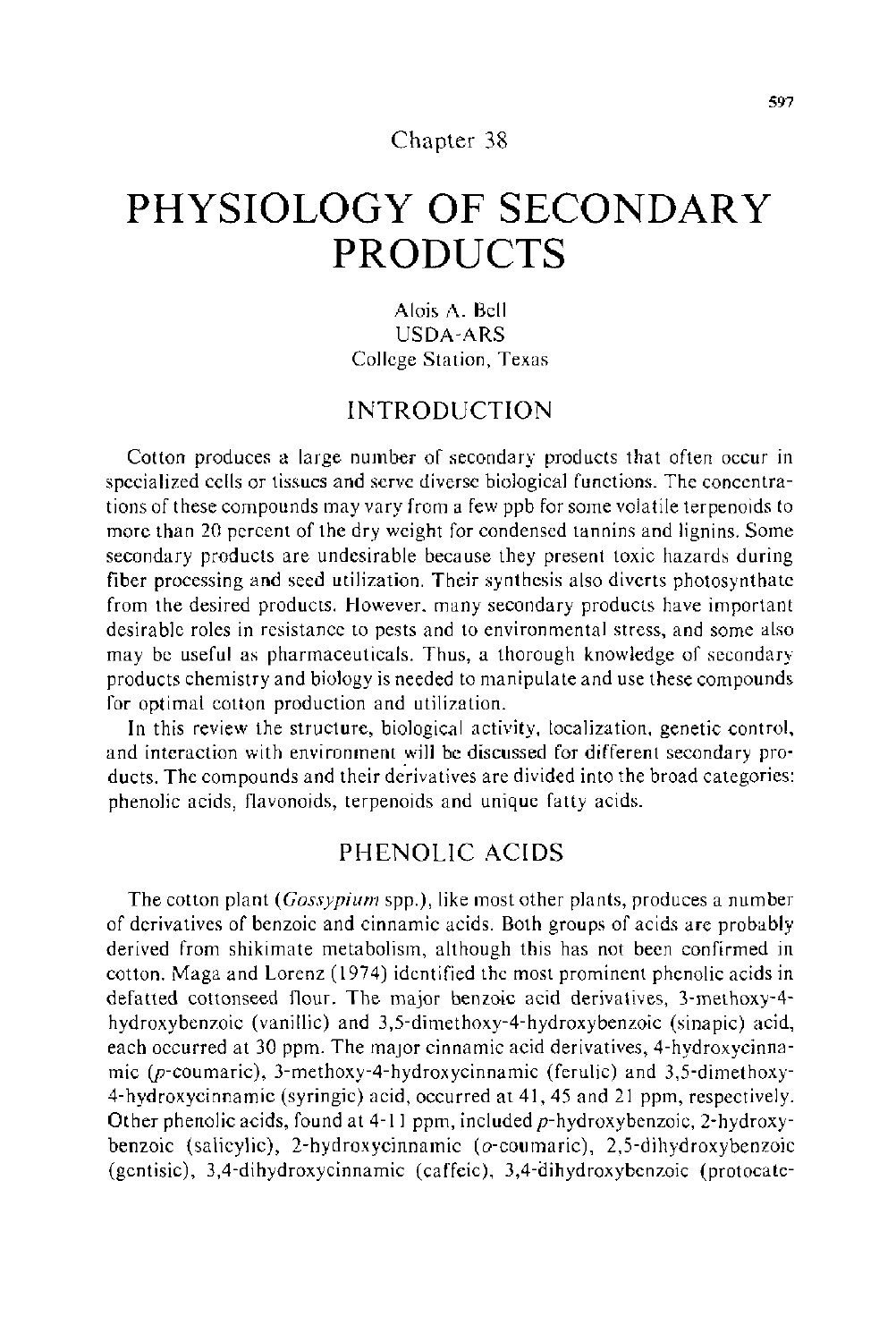chuic) and chlorogenic acid. The concentrations of total phenolic acids and of vanillic acid alone were at or slightly above the taste threshold. Thus, they may contribute slight astringency or bitter taste to cottonseed products.

Benzoic acid has not been reported to occur in cotton. However, benzaldehyde and benzyl alcohol make up 0.2-1.0 percent of the volatile products collected by steam distillation of various cotton tissues, gin trash and mill dust (Hedin *et al.,*  l975a,b,c, 1976). These compounds occur in subfractions with potential byssinotic activity but have not been tested directly against animal cells.

The hydroxylated cinnamic acids appear to function largely as intermediates in the synthesis of coumarins, lignins and flavonoids. Scopoletin, a coumarin derivative of ferulic acid, occurs in trace amounts along with its glucoside scopolin in living tissues of the cotton plant (Hanny, 1980). Concentrations of scopoletin generally increase markedly during senescence or following infection and stress (Caldwell *et al.,* 1966; Wakelyn *et al.,* 1974). The compound persists in dead tissues and may be found in mill dust from bales stored for several years. Field dried bracts contained 5 ppm of scopoletin (Wakelyn *eta!.,* 1974), and frostkilled bracts and leaves contained 22.6 and 21.6 ppm, respectively (Doolan *et al ..*  1982).

Wiese and DeVay ( 1970) found that caffeic acid, like scopoletin, increased in *Verticillium-infected* cotton. Caffeic acid at IO·"M decreased IAA degradation by 30 percent in healthy cotton tissue, and scopoletin was mildly inhibitory. They concluded that these compounds might contribute to the increase of IAA and decrease of IAA decarboxylation that commonly occurs in diseased tissues. Terpenoid aldehydes and catechins, however, are probably more important because they accumulate to much greater concentrations than phenolic acids and coumarins (Bell and Stipanovic, 1978) and similarly affect IAA decarboxylation.

Lignin may constitute over 40 percent of the dry weight of mature cotton stems (Veksler *et al.,* 1978). p-Coumaryl aldehyde, coniferyl aldehyde (3-methoxy-4 hydroxycinnamic aldehyde) and syringyl aldehyde have been isolated from dried cotton stalks (Brauns and Brauns, 1960), and the corresponding p-coumaric, guaiacilic and syringic structural units have been shown in cotton dioxane lignins (Veksler *et al.,* 1977). Presumably most of the aldehydes are reduced to corresponding alcohols before incorporation into the lignin polymer. EI-Hinnawy *eta/.*  (1980) concluded that cinnamyl units in lignin are linked mostly through  $p$ -aryl type linkages.

Lignin structure in cotton varies with plant age (El-Hinnawy *et al.*, 1980; Veksler *et at.,* 1977, 1978). In young plants lignin contains almost exclusively guaiacilic residues, indicating that it is synthesized from coniferyl alcohoL With age the degree of methylation of lignin first increases to a peak and then after several months may decrease slightly; corresponding changes occur in the percentage of syringyl units in the polymer. p-Coumaryl units never occur in more than minor amounts. C3 side chain substitution and condensation of aromatic nuclei in lignin are greatest in young vegetative plants and least in mature stems,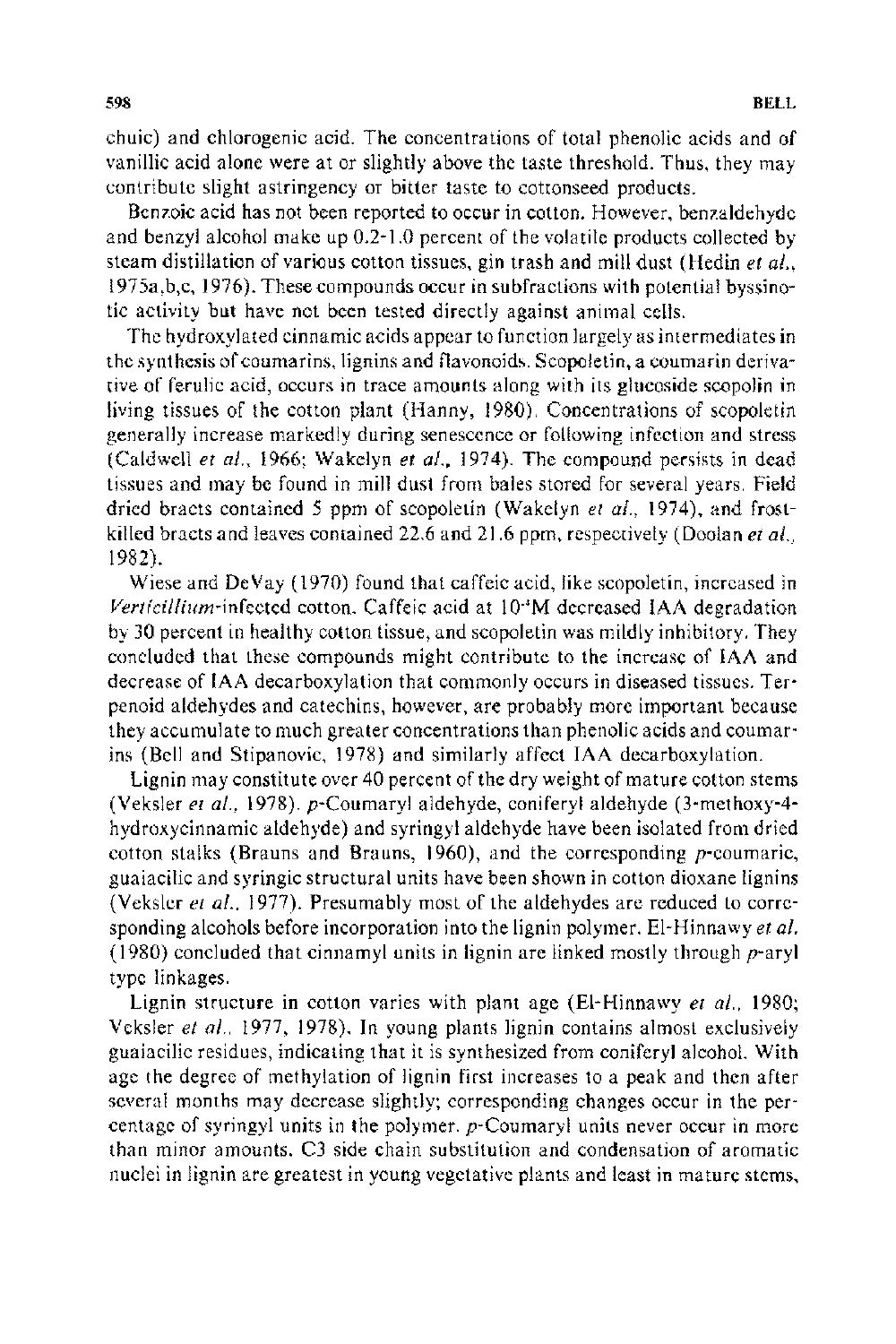presumably due to the changes in methylation. Lignins extracted with dioxane contain some condensed proanthocyanidins (see section on flavanols) which decrease in percentage as the plant ages.

The percentage of syringyl units in cotton lignin varies considerably for different preparations, even from the same cultivar. This might be due to the influence of environment or pests on lignin composition. Recent studies have shown that rapid lignin synthesis in response to pests is an important mechanism of both cultivar and induced resistance to diseases and insects in various plants (Bell, 1981; Kuc, 1981). Infection-induced lignin, compared to that in healthy plants, often has more syringyl residues and little or no aldehyde content (indicated by negative reactions with acidic phloroglucinol). Numerous reports of increased yellow fluorescence in diseased tissues of cotton (Bell, 1973) may be due to induced lignin synthesis, because syringyl derivatives fluoresce yellow or yellowgreen (Bell, 1981). Studies of the possible importance of lignins in the resistance of cotton to pests and stress are needed.

## FLAVONOIDS

The flavonoids of cotton have the basic structure shown in Figure I. Additional hydroxyl substitutions can occur at the 3, 8 or 3' carbons, and carbonyl oxygen can occur at the 4 carbon depending on the specific compound. Hydroxy groups can react further to form methyl ethers or glycosides at various positions. Variations also occur in the oxidative state of the heterocyclic ring, and these distinguish groups of compounds known as flavonols, flavones, anthocyanins and flavanols.



Figure 1. Ring structure of flavonoids, showing numbering of carbons and ring identification.

#### **FLAVONOLS**

Flavonols may make up 2-4 percent of the dry weight of flowers and 1 percent of leaves. The localization of these compounds among cells or tissues is uncertain, although it has been suggested that they occur in the epidermis of embryos in seed (see references in Pratt and Wender, 1959). I have also found the flavonol isoquercitrin in the capitate hairs of the epidermis of stems and leaves.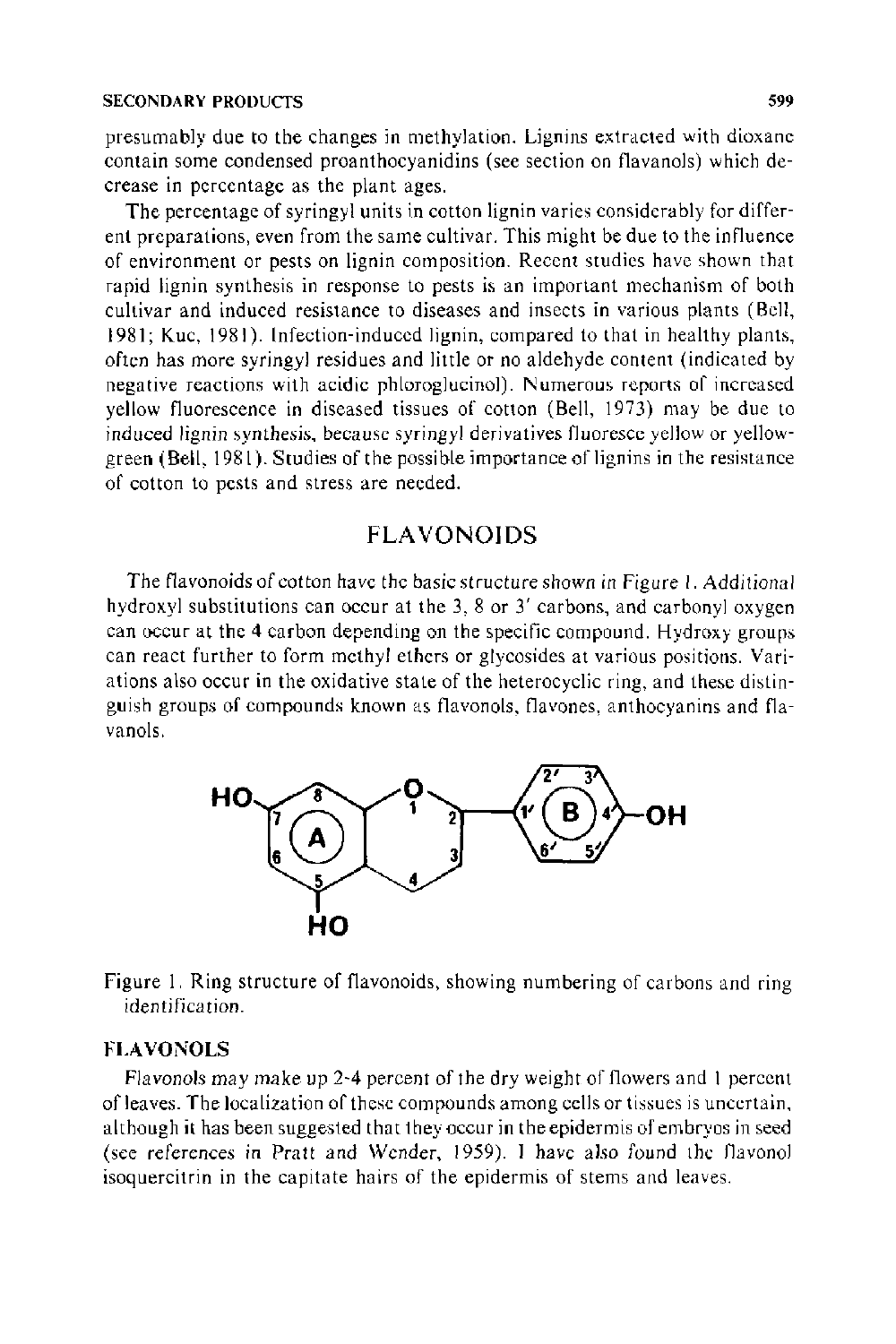The most abundant flavonols occur as glycosides of one of the four aglycones shown in Figure 2. The 4'-methyl ethers of quercetin and kaempferol are the only other known aglycones (Struck and Kirk, 1970). The sugar composition and

**FLAVONOLS** 



Figure 2. Structures of major flavonol aglycones from *Gossypium.* 

occurrence of cotton flavonols in different tissues is given in Table 1. The absolute structures of the sugars is only partially known. Two different rhamnoglucosides of quercetin have been identified from seed. In the first, rutin, the sugar moiety is rutinose (6-O- $\alpha$ -L-rhamnosyl-D-glucose), whereas in the second the sugar is neohesperidose (2-O<sup>-  $\alpha$ </sup>-L-rhamnosyl-D-glucose). Blouin *et al.* (1981a,b) concluded that the main rhamnoglucoside of kaempferol in seed was a neohesperidoside. The linkage between rhamnose and galactose in the rhamnogalactosides is apparently the same as in rutin. The 3-glucoside of quercetin usually has been identified as isoquercitrin, which contains glucose in the  $\beta$ -D-pyranose form. However, Sadykov.(1972) reported that the 3-monoglucosides of kaempferol and quercetin from the cultivar '108 F' (G. hirsutum) had properties different than expected for the  $\beta$ -D-glucopyranosides and suggested that kaempferol-3- $\alpha$ -Dglucofuranoside was the correct structure for the kaempferol glucoside. The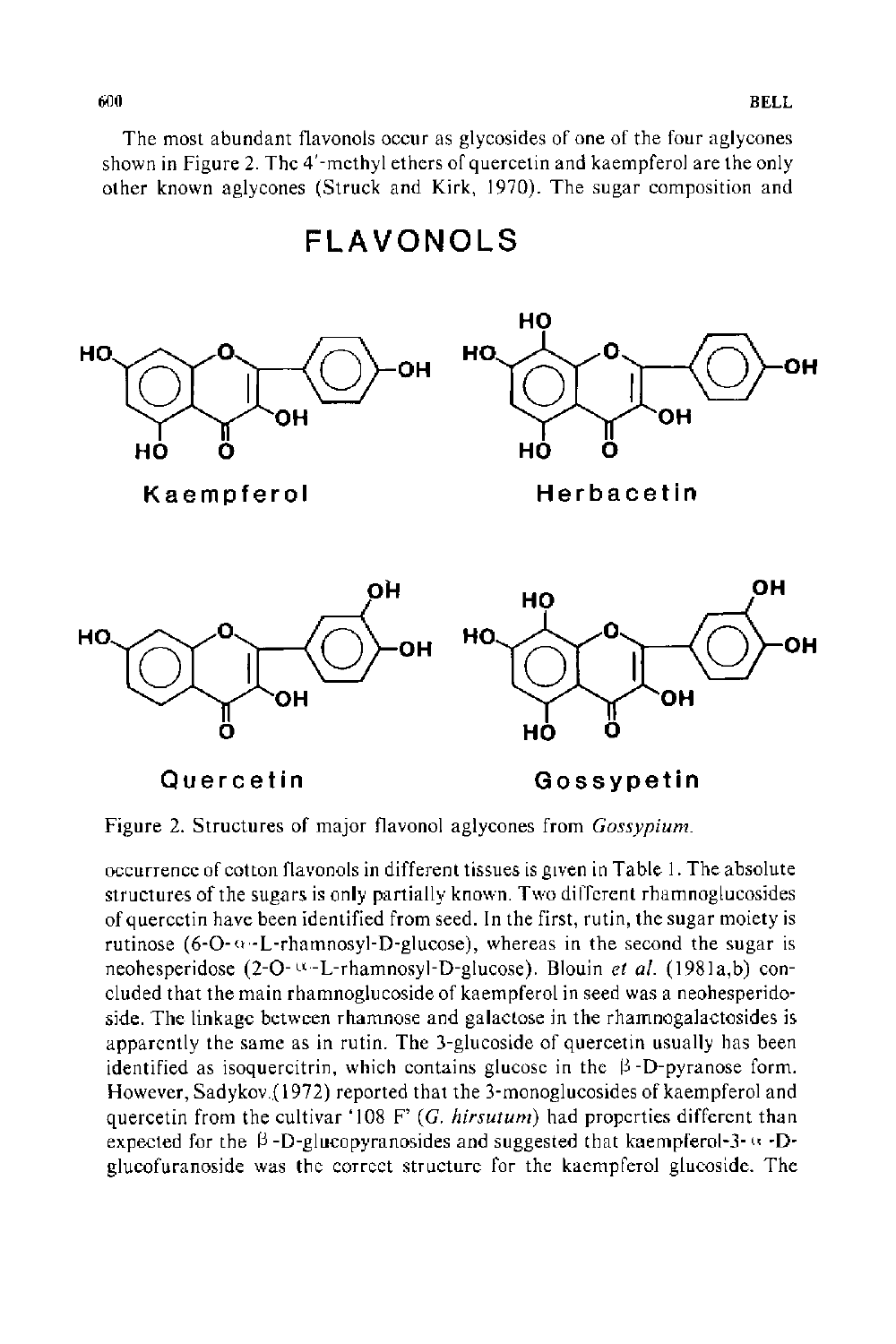Table I. Flavonols reported to occur in various tissues of *Gossypium.* 

| Flavonol                    | Tissue      |         |          |        |
|-----------------------------|-------------|---------|----------|--------|
|                             | Petals      | Anthers | Leaves   | Seed   |
| Kaempferol glycosides       |             |         |          |        |
| 3-glucoside (astragalin)    | $+ (O-H)^2$ |         | $+(H)$   |        |
| 3-glucoglucoside            |             |         |          | $+(H)$ |
| 3-rhamnoglucoside           | $+(O-H)$    |         | $+(H)$   | $+(H)$ |
| Quercetin glycosides:       |             |         |          |        |
| 3-glucoside (isoquercitrin) | $+(H)$      | $+(H)$  | $+(H)$   | $+(H)$ |
| 3-glucoglucoside            |             | $+(L)$  |          | $+(H)$ |
| 3-rhamnoglucoside           | $+(O-II)$   | $+(L)$  | $+(H)$   | $+(H)$ |
| 3-rhamnogalactoside         |             |         |          | $+(H)$ |
| 3-xyloglucogalactoside      |             |         | $+(O-H)$ |        |
| 3'-glucoside                | $+(O-H)$    | $+(L)$  |          |        |
| 4'-glucoside                | $+(O-H)$    |         |          |        |
| 7-glucoside (quercimetrin)  | $+(O-H)$    | $+(L)$  |          |        |
| 7-glucoglucoside            |             | $+(L)$  |          |        |
| 7-rhamnoglucoside           |             | $+(L)$  |          |        |
| 3,7-diglucoside             |             | $+(L)$  |          |        |
| 4'-methyl-7-glucoside       | $+(O-H)$    |         |          |        |
| Herbacetin glycoside:       |             |         |          |        |
| 7-glucoside (herbacitrin)   | $+(O-H)$    |         |          |        |
| Gossypetin glycosides:      |             |         |          |        |
| 3-glucoside (gossytrin)     | $+(O-H)$    | $+(H)$  |          |        |
| 7-glucoside (gossypitrin)   | $+ (O-H)$   | $+(L)$  |          |        |
| 8-glucoside (gossypin)      | $+ (O-H)$   | $+(VL)$ |          |        |
| 3 (or 7)-glucoglucoside     |             | $+(H)$  |          |        |

'Data are adapted from published reports: petals (Hanny *et al ..* 1978: Hedin *et at.,* 1968; Parks *et al.,* 1972: Parks *et al.,* 1975: Sadykov, 1972); anthers (Hanny, 1980): leaves (Hanny *et at.,* 1978; Howell *et a! ..* 1976; Parks *et a!.,*  1972; Sadykov, 1972); seeds (Blouin *eta/.,* l98la,b: Pratt and Wender, 1959,

1961).<br>'Relative concentrations in parentheses: H=high, M=medium, L=low,  $VL = \text{very low}, O = \text{none detected}.$ 

flavonol identified as trifolin by Parks *et al.* (1965a,b, 1972, 1975) most likely is the kaempferol-3-glucoside, australin. Trifolin is kaempferol-3-ga1actoside, whereas the glycoside from cotton contains glucose (Parks *et al.*, 1965a,b; Blouin, 1981 a,b). Different conclusions have been reached about the location of glucose substitutions on the  $\beta$  ring of *Gossypium* flavonols. Hanny (1980), Hedin *et al.* (1968) and Sadykov (1972) reported only the 3'-glucoside of quercetin, whereas Park *eta/.* {1975) reported only the 4'-glucoside in various *Gossypium* species.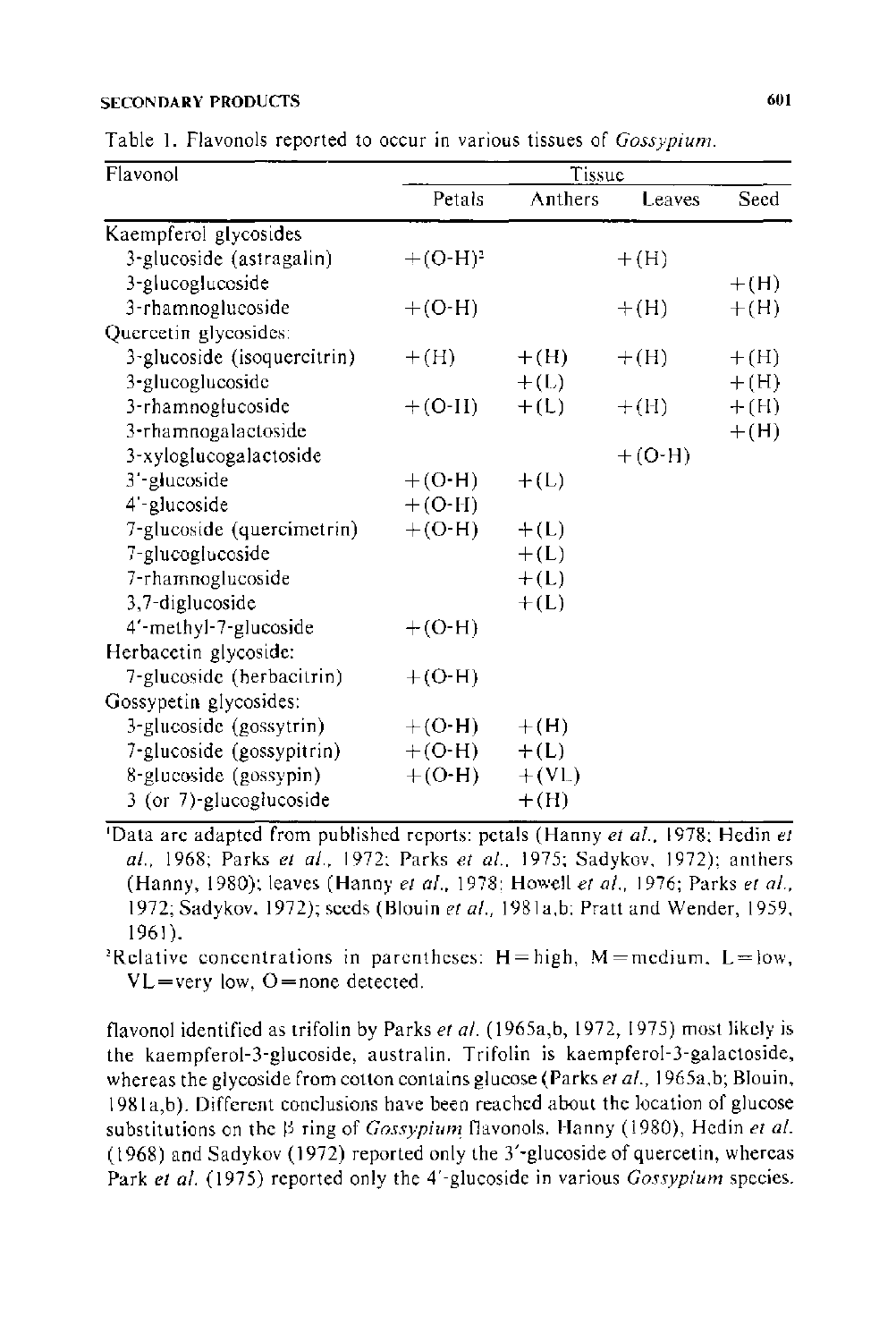Sadykov (1972) concluded that the sugar in quercetin-3-glucoglucoside from *G. barbadense* flower petals apparently was sophorose (2- $\beta$ -D-glucosido-D-glucose); this sugar has not been identified in other studies. More detailed studies are needed to ascertain the structures of the sugar moieties in the *Gossypium* flavonols.

Flavonols appear to be important because they influence insect behavior. Low concentrations may act as feeding stimulants, whereas higher concentrations often inhibit larval growth and especially pupation. Guerra and Shaver (1969) found that ethanolic solutions (5 mg/ml) of isoquercitrin and rutin, when applied to surfaces of leaf disks, stimulated feeding by larvae of tobacco bud worm *(Heliothis virescens)* and cotton bollworm *(Heliothis zea).* The pupal weight and percentage of larvae pupating in these insects also increased slightly when concentrations of .05 to .I 0 percent of these compounds were added to artificial diets; 0.025 percent of these flavonols caused similar stimulation of the pink bollworm, *Pectinophora gossypiella* (Lukefahr and Martin, 1966; Shaver and Lukefahr, 1969). Aqueous solutions of 0.1 percent quercetin, quercetin-7-glucoside and quercetin-3 '-glucoside applied to filter paper wrapped over water-agar plugs moderately stimulated feeding attempts by boll weevil (Hedin et al., 1968). In contrast, kaempferol, quercetin-3-glucoside and cyanidin- 3-glucoside had no effect or slightly inhibited boll weevil feeding. Thus, some specificity in stimulation may reside with different flavonol structures.

Rutin and isoquercitrin at concentrations above 0.2 percent inhibit larval growth and especially pupation in cotton bollworm, tobacco budworm, and pink bollworm (Chan *et al.,* 1978; Elliger *et a!.,* 1980; Guerro and Shaver, 1969; Lukefahr and Martin, 1966; Shaver and Lukefahr, 1969). Concentrations of0.05 to 0.1 percent of rutin added to 0.1 percent gossypol greatly increased toxicity to bollworms, indicating a synergistic interaction between flavonoids and terpenoids in natural resistance to insects (Lukefahr and Martin, 1966).

The toxicity of flavonols depends both on their specific structure and the insect species. Flavonols containing the 3',4'-ortho-dihydroxy structure are more toxic than those having only a 4'-hydroxyl group (Chan et al., 1978; Elliger et al., 1980). Addition of sugar moieties generally decreases toxicity; quercetin is more toxic than isoquercitrin, which is more toxic than rutin (Lukefahr and Martin, 1966; Shaver and Lukefahr, 1969). With most flavonols, the pink bollworm is more sensitive and the cotton bollworm less sensitive than the tobacco bud worm. Of the numerous flavonols known in cotton only kaempferol, quercetin, isoquercitrin and rutin have been included in comparative tests. Appreciable concentrations of free kaempferol and quercetin have not been found in cotton tissue; instead these occur mostly as glucosides. There is a critical need for more toxicity data on most of the major glycosides that occur in cotton before a strategy concerning their genetic or cultural manipulation for insect control can be developed.

The flavonols also may be important for their adverse effects. Blouin *et al.*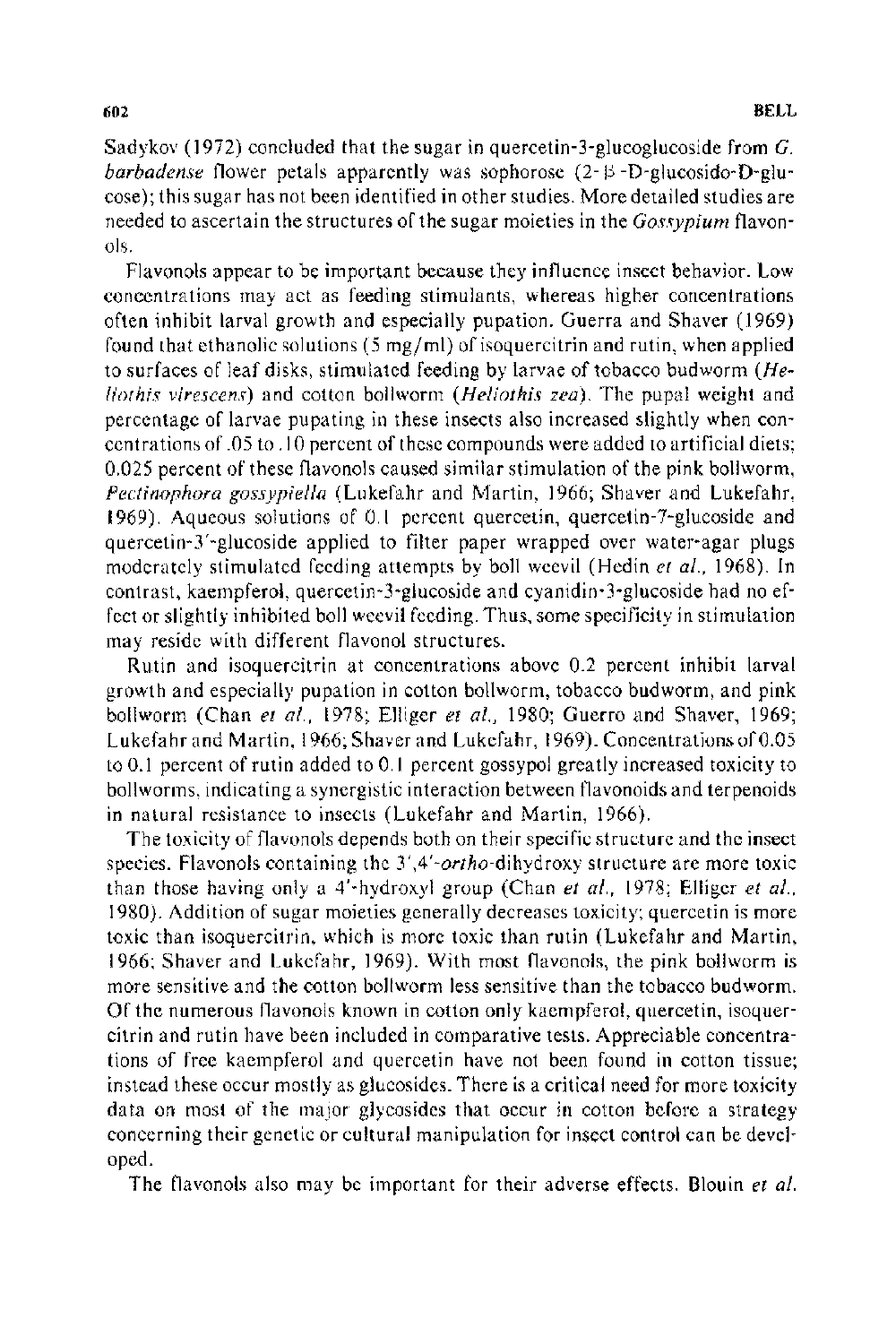( 1981 a,b) conclusively showed that the undesirable yellow color of baked products prepared with cottonseed flour is due to flavonols and can be duplicated by adding rutin to baked products. Several studies have implicated flavonols and their oxidation products (polyphenols) in byssinosis. Kilburn *et al.* (1973, 1974) showed that quercetin, its oxidation products and polyphenols extracted from cotton trash recruited polymorphonuclear leucocytes on airways when inhaled by hampsters. Polyphenols also cause aggregation of human red blood cells, and rutin at 0.018 to 0.100 percent stimulates 12 to 46 percent release of histamine from platelets of pig blood (Ainsworth *et a!.,* 1979b). The composition of the polyphenol preparation in these studies is unclear, but most hkely included oxidized derivatives of flavanols and Iignins, as well as flavonols. Because of the potent activity of rutin at concentrations found in the cotton plant, other major flavonol glucosides known in cotton should be investigated for possible involvement in byssinosis.

Flavonol composition may vary among tissues (Table I), cultivars, species, and environments. Herbacetin and gossypetin glycosides and 3'-, 4'- and 7-glycosides of all aglucones have been reported only from anthers and petals of flowers; only 3-glycosides of quercetin and kaempferol are known in leaves and seed. High concentrations of herbacetin and gossypetin are closely associated with yellow flower color. These aglucones are abundant in yellow-flowered cultivars of G. *hirsutum,* but are missing from white-flowered cultivars. Likewise, they occur only among yellow-flowered species of the wild American diploid cottons. Distinct differences appear to occur in flavonols of *G. hirsutum* and *G. barbadense.*  Quercetin-7-glycosides and kaempferol-3-glucoside are more abundant in G. *barbadense* than in G. *hirsutum,* whereas the rhamnoglucosides occur abundantly in *G. hirsutum* but only in trace quantities in *G. barbadense.* Other differences among species have been reviewed by Parks et al. (1975).

Parks *et al.* (1972) examined the effects of different growing environments across the U.S. Cotton Belt and of different nutritional levels, temperatures and photoperiods in controlled environments on flavonol contents of tissue. The flavonol content of petals was quite constant, regardless of environment. In contrast, flavonol composition of leaves varied markedly depending on age of tissue as well as environment. Howell *et al.* (1976) and Sadykov (1972) also observed that flavonol concentrations increase gradually in leaves with ageing, usually concurrently with decreases in flavanols (catechins and condensed tannins) that are synthesized earlier in leaf development. The greatest concentrations of flavanols occurred in the youngest unfolded leaves next to the terminal. whereas the greatest content of the flavonol, isoquercitrin, was in the third leaf back of the terminal.

Howell *et al.* (1976) also studied the relative ability of leaves of different ages to synthesize flavanols and flavonols in response to infection by *Verticillium* wilt. The ability of leaves to synthesize flavanols in response to infection quickly decreased with age, being negligible in leaves 5 and 6 back from the terminal. In contrast, induced flavonol synthesis was greatest in the 4th leaf, and 3- to 6-fold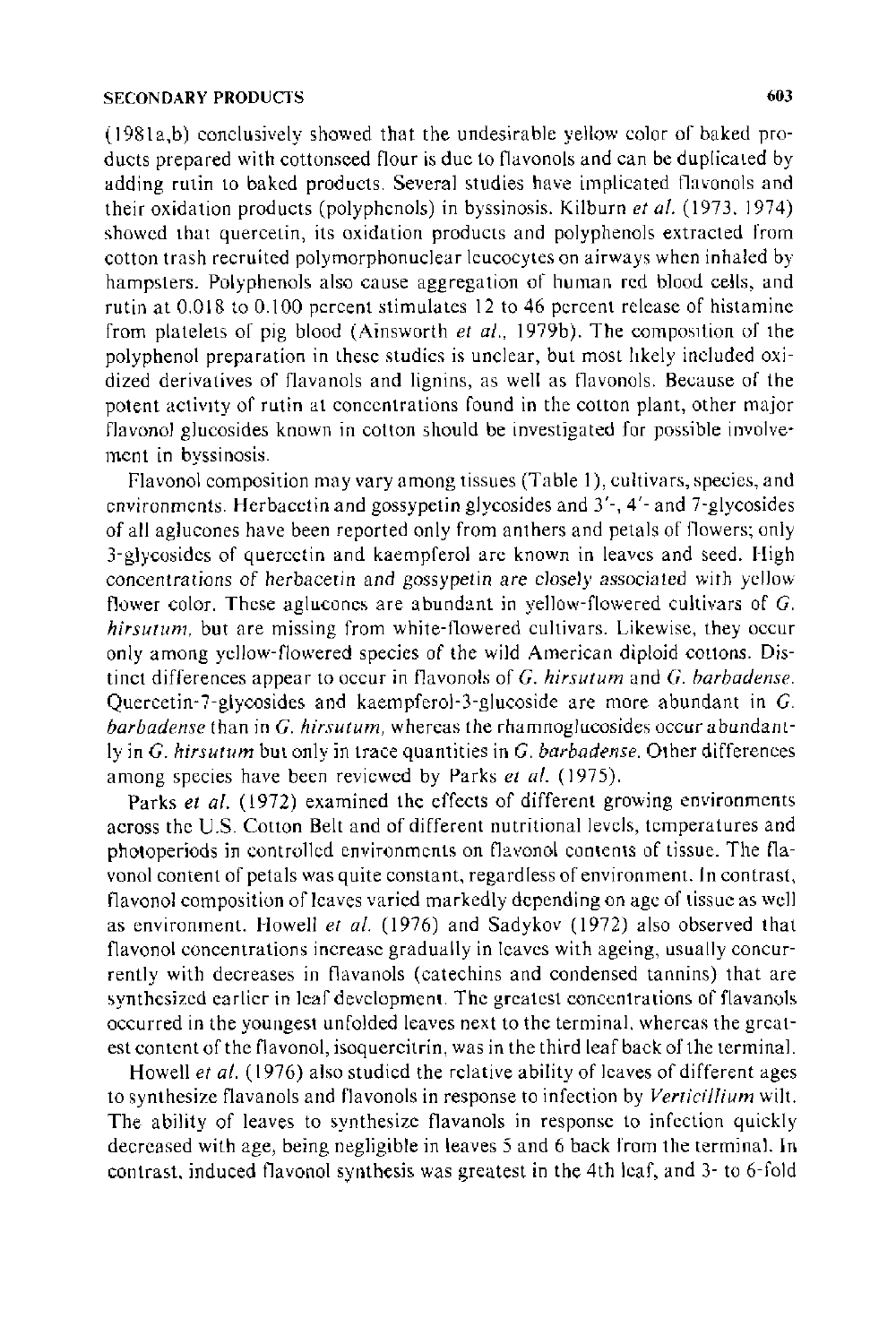increases in flavonol concentrations occurred in the 5th and 6th leaves, which were the oldest leaves studied. These studies indicate that the flow of flavonoid biosynthesis in leaves is largely to flavanols in young tissues but to flavonols in older tissue. It has not been determined whether the flavanols are directly converted to flavonols.

## **FLA VONES AND ANTHOCY ANINS**

Flavone and anthocyanidin aglucones normally occur bound in glycosides. The only clearly identified flavone and anthocyanidin aglucones in cotton are apigenin and cyanidin, respectively (Figure 3). Apigenin occurs in high concentrations as the 7-rutinoside in flowers of the wild Australian species, *G. australe. G. robin-*



Figure 3. Structures of flavone and anthocyanidin aglucones from *Gossypium.* 

*sonii* and *G. sturtianum.* but has not been found in other *Gossypium* species (Parks et al., 1975). Eight other compounds with flavone characteristics have been found in the Australian species but have not been identified. Cyanidin-3glucoside ( chrysanthemin) is the major anthocyanin in flower buds, petals and leaves (Hedin et al., 1967; Sadykov, 1972). Cyanidin-3-xyloglucoside (Sadykov, 1972) and an unidentified anthocyanin of *G. sturtianum* (Chan and Waiss, 1981) also have been reported to occur in flowers. Chrysanthemin is concentrated in the epithelial cells that make up the envelope of pigment glands in green tissues (Chan and Waiss, 1981 ). A second anthocyanidin associated with pigment glands in *G. hirsutum* may be pelargonidin (Hedin *eta!.,* 1981). Delphinidin is obtained by acid hydrolysis of cotton condensed proanthocyanidins, but it has not been found as a glycoside.

Chan and Waiss ( 1981) obtained 4.5 mg of pure chrysanthemin from 135 mg of isolated pigment glands of 'Waukena White' *(G. barbadense),* and estimated that 10.4 percent and 9.4 percent of the dry weight of pigment glands from  $G$ . *arboreum* var. *sanguineum* and *G. barbadense,* respectively, were anthocyanin. However, some oil contents of the glands were lost during freeze drying, and further oil was undoubtedly lost during flotation of glands on methylene chloride. Thus, the estimates might be high for intact glands in the plant. Anthocyanins in glands apparently occur only in the epithelial cells surrounding the lysigenous cavity which contains terpenoids dissolved in oils. Sadykov (1972) reported anthocyanin contents of 2.1 and 5.5 percent in flower petals of two cultivars of *G.*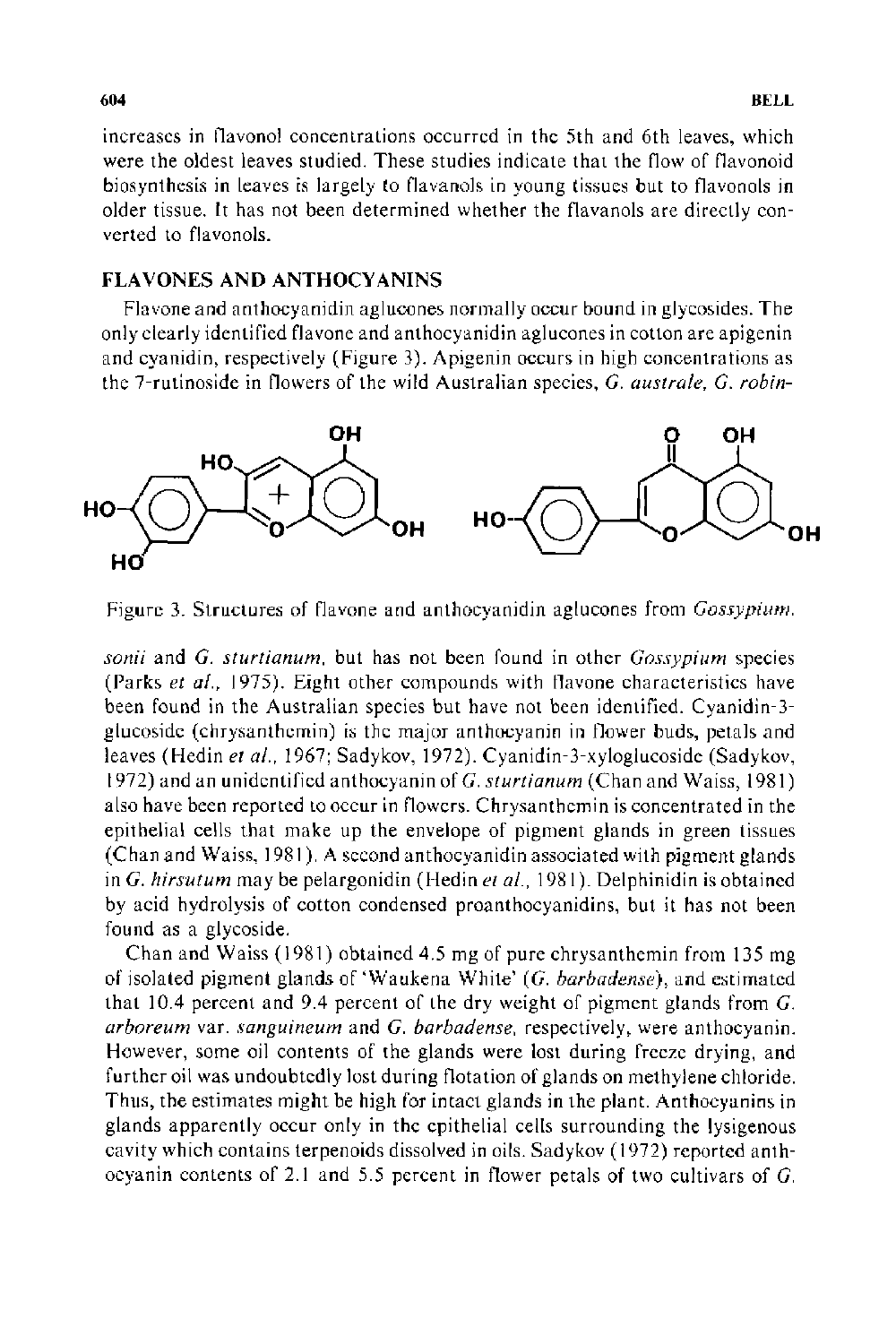*hirsutum.* This anthocyanin apparently occurs mostly in vacuoles of parenchymous cells.

Hedin *et al.* (1982) recently reported that the growth of tobacco budworms on leaf terminals and flower petals of cotton was negatively correlated with chrysanthemin contents, as well as gossypol contents, indicating that this anthocyanin may have a role in resistance to insects. Anthocyanin both in pigment glands and in parenchyma cells of petals appeared to be effective. In feeding tests, cyanidin, delphinidin and chrysanthemin showed toxicity to budworms that was similar to that of flavonols, gossypol and tannin.

Various pesticides, temperature extremes and drought stress may cause reddening of cotton leaves and stems. Parrott and Lane ( 1980) showed that such reddening caused by the insecticide methomyl was correlated with increases in anthocyanin contents. The effects of other stresses on anthocyanins have not been determined.

#### FLAVANOLS

The flavanols of cotton have the structures shown in Figure 4. The monomeric flavanols are characterized by a reduced heterocyclic ring that gives them much greater water solubility than corresponding flavones or flavonols. They do not occur as glycosides but are polymerized via 3C-8C linkages to form flavanol polymers called condensed proanthocyanidins (or condensed tannins). The condensed tannins can be hydrolyzed by dilute HC I in butanol to yield cyanidin and delphinidin from catechin and gallocatechin moieties, respectively, in the polymer. This reaction is frequently used for quantitative estimates of 'tannins' in cotton, but it only detects the flavanol polymer. Once oxidation of the heterocyclic ring and ortho-dihydroxy groups occurs, such as during seed ripening or death in diseased tissues, a nonhydrolyzable dark brown water-insoluble pigment (melanin) is formed.

Estimates of flavanol concentrations in tissues have varied considerably and have been presented in a variety of units. For purposes of uniformity, I have



Figure 4. Structures of flavanols from *Gossypium.*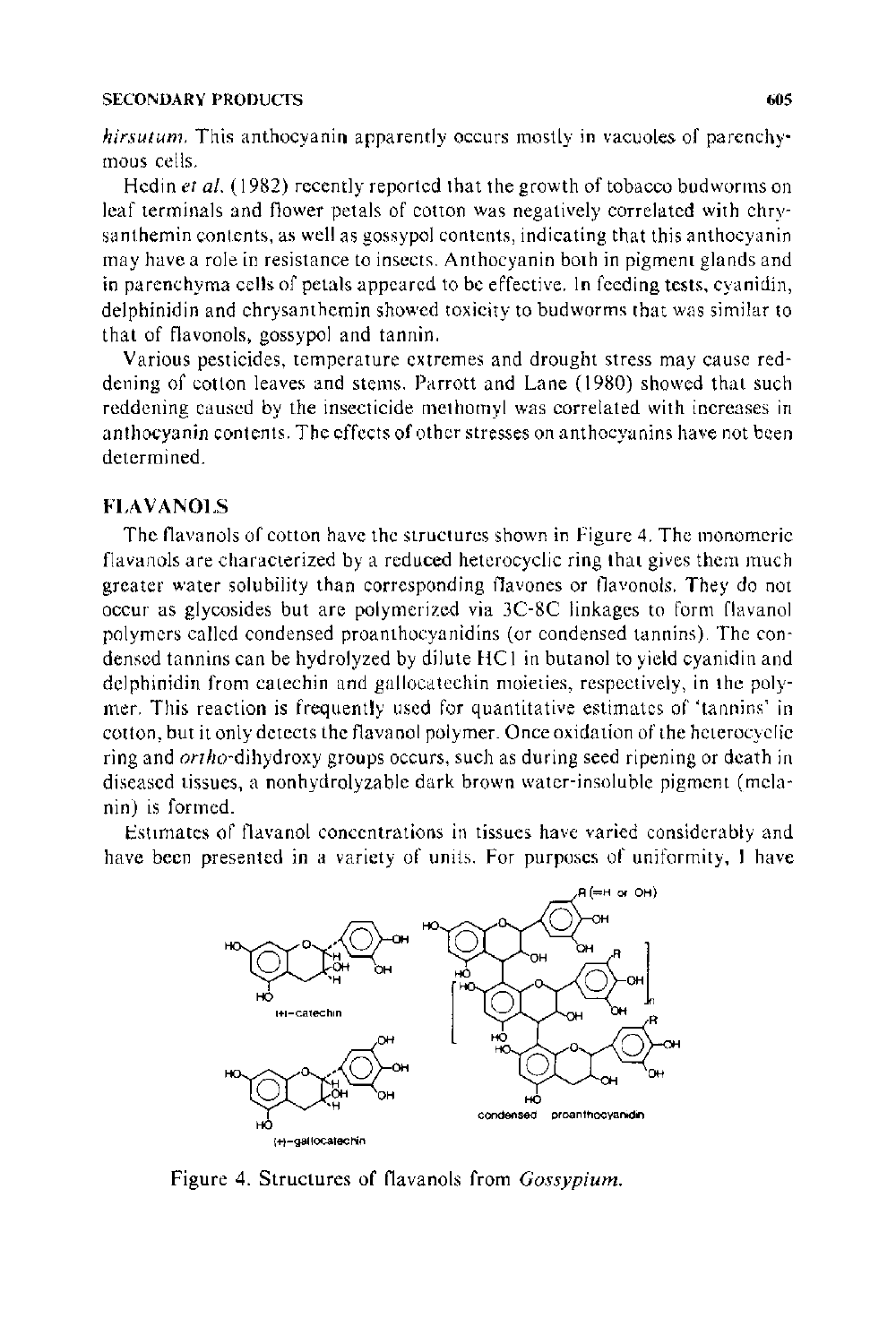recalculated some data into percent dry weight, assuming that leaves and stems have dry weights of 10 and 20 percent, respectively, and that  $E_{\text{icm}}^{1\%} = 270$  for products of butanol-HCI hydrolysis of condensed tannin as suggested by Lane and Schuster (1981).

The variable results from different studies of flavanol concentrations probably are due largely to the different methods and different standards used. The best estimates of catechin and gallocatechin probably result from initial separation by thin-layer chromatography on silica gel followed by reaction with 2,4-dimethoxybenzaldehyde to estimate quantities (Howell *et a!.,* 1976). Ethyl ether:formic acid (95:5) is an excellent developing solvent, and  $(+)$ -catechin should be used as a standard.

Condensed tannins are best extracted with 70 percent acetone: 30 percent water from finely ground (100-200 mesh) dry tissues (Lane and Schuster, 1981). They can best be estimated in extracts or fresh leaf disks by hydrolysis in butanol:conc. HCI (95:5) at 98C for 2 hours, followed by reading absorbance at 550 nm. Purified condensed tannin prepared by the methods of Chan et al. (1977) can be used as the standard. Different standards may be needed for different cultivars, because E for condensed gallocatechin is about twice as great as E for condensed catechin, and considerable variation in catechin:gallocatechin ratios may occur in tannins from different cottons. Ratios of  $1:4, 1:1, 2:1$  and  $4:1$  have been reported for condensed tannin of Texas l 055 and free catechins of Seabrook Sea Island 1282, Acala 4-42 and Stardel, respectively (Bell and Stipanovic, 1978; Howell *et al.*, 1976; Lane and Schuster, 1981). Obviously, the same standard could not be used for accurate measurements of condensed tannins in both Texas l 055 and Stardel. Likewise, tannic acid should not be used as a standard because it has quite different chemical properties than the flavanol tannins of cotton.

Flavanol concentrations vary considerably among various tissues and with age. The seed embryo contains only traces of flavanols in the palisade parenchyma, whereas high concentrations occur in the pigment layers of the seed coat (Halloin, 1982). Sadykov ( 1972) reported that seed hulls contained 12 percent catechin and related compounds just prior to ripening, but following ripening contained only 7 percent. Presumably the balance was oxidized into the brown pigments of the seed coat during ripening.

Following seed germination flavanol synthesis in the root begins within 1-2 days and appears first in the root cap and endodermis (Mace and Howell, 1974). Next, flavanols appear in the hypodermis and finally in parenchyma cells scattered throughout the root bark. Only a few scattered paravascular, pith and xylem ray cells form flavanols in healthy stele.

In young hypocotyls and stems, flavanols initially are synthesized in the epidermis and endodermis. Concentrations are low in new tissues but increase progressively over several weeks. Hunter ( 1974, 1978) found that flavanol concentrations increased linearly from 0.5-0.8 percent in 6-day-old hypocotyls to 1.1-2.3 percent in 12- to 14-day-old hypocotyls. These differences apparently account for the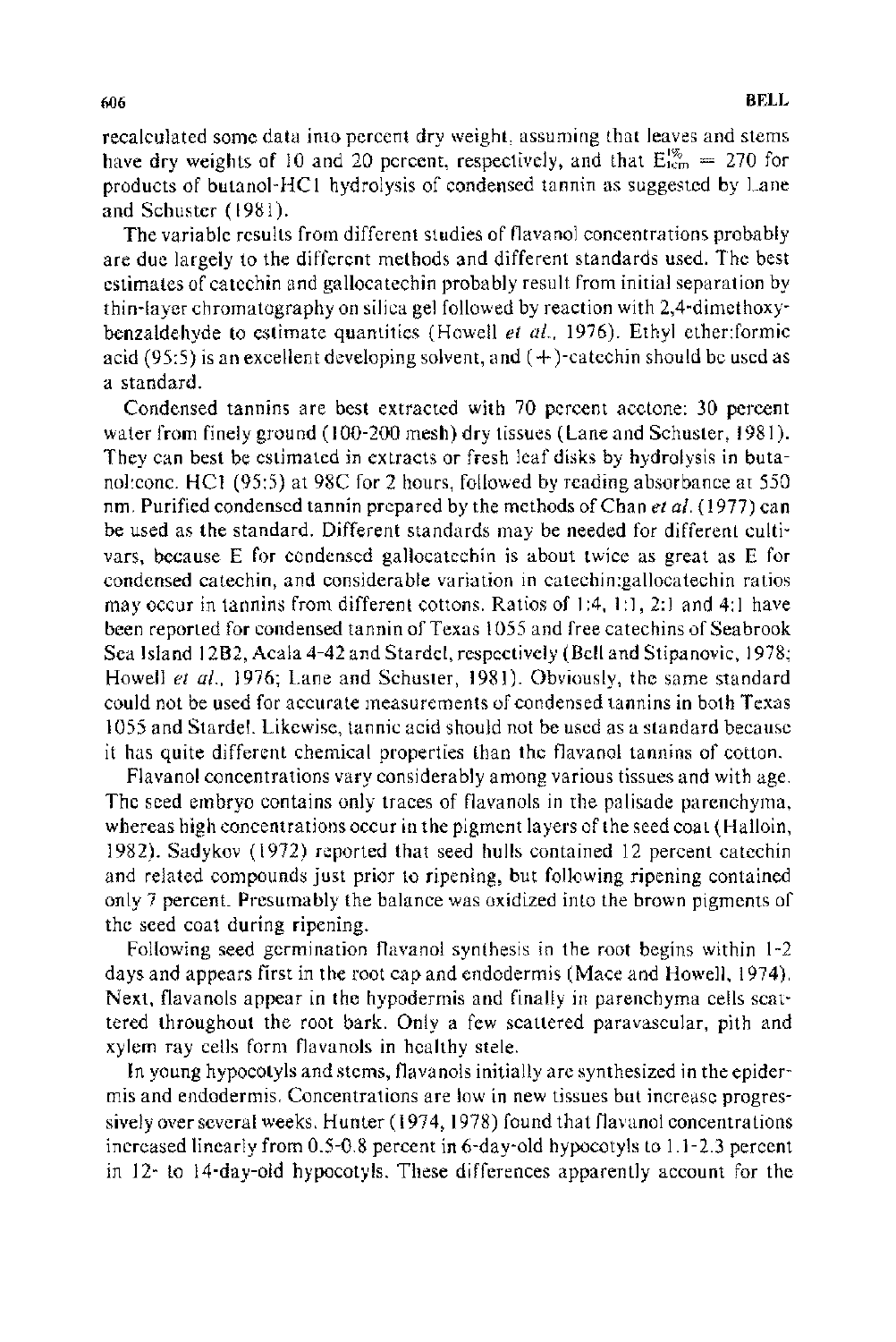marked increase of resistance to seedling diseases that occurs during this period of growth. Flavanol concentrations continue to increase with age in both root and stem bark (Bell and Stipanovic, 1978) until stationary levels of about 7-8 percent are reached (Sadykov, 1972).

In leaves, the lowest concentrations of flavanols occur in the cotyledonary and first true leaves. Concentrations increase progressively with each leaf formed until about the tenth leaf. Subsequent leaves have about the same amount as the tenth leaf, except considerable variation occurs among different leaves (Lane and Schuster, 1981). Finally, late in the growing season concentrations in leaves again decline (Sadykov, 1972).

Any given leaf has the highest flavanol concentration when first unfolded and only partially expanded. Concentrations in the leaf then decline progressively with age (Bell and Stipanovic, 1978: Lane and Schuster, 1981 ). Chan *et a!.*  (1978) and Hedin *et a!.* {1981) reported flavanol levels of 22-50 percent in the shoot terminals (mostly leaf buds) of a few cultivars, but Hanny *et al.* (1978) found concentrations of only 7.5-24.3 percent in terminals in a survey of 39 cotton strains. Unfolding and young, expanding leaves are reported to contain 3-44 percent flavanol tannins with concentrations of 3-8 percent being most common (Chan *et al.,* 1978; Guinn, 1982; Hedin, 1981; Hanny *et al.,* 1978; Howell, 1976; Lane and Schuster, 1981; Schuster and Lane, 1980). The high concentrations usually have been found in exotic cotton strains selected for high levels of resistance to insects. Old leaves contain 1-11 percent flavanol tannin depending on cultivar and exact age. Free catechin and gallocatechin concentrations ranged from 0.5 to 0.7 percent in young leaves to 0.3 to 0.4 percent in old leaves of Acala 4-42 (Howell *eta! ..* 1976). Sadykov ( 1972) reported total flavanol concentrations of 7-11 percent in petioles of leaves, but Bell and Stipanovic ( 1978) found very low concentrations (<2%). Hedin *et al.* (1982) concluded that flavanol concentrations in leaf veins were higher than those in the leaf blade. Young capitate hairs on leaves initially contain flavanols but later contain flavonol glucosides.

Hanny *et al.* (1978) found condensed tannin concentrations of 6.0-11.7 percent in flower buds of 37 cotton strains. Parts of dissected mature flower buds from one cultivar contained the following percentages (%) of condensed tannins: receptacle, 11; calyx, 8; fused corolla tube, 18; corolla, 9; anthers, 3.4: carpels, 19; and pistil, 23 (Chan et al., 1978). In more extensive studies, Hanney (1980) found condensed tannin concentrations of 4.8-5.3 percent in anthers of various glanded and glandless cultivars with yellow- or cream-colored pollen. Plants with cream colored pollen contained significantly more tannin in anthers than those with yellow pollen within each of several cultivars.

Guinn ( 1982) studied concentrations of flavanols in 4-day-old bolls and found concentrations of 2.0-4.6 percent of hot water-soluble and 3.7-8.1 percent of insoluble flavanols. Concentrations in the bolls and in middle-aged leaves did not vary significantly with moisture stress or irrigation regimes, but leaf concentrations were increased by artificial defruiting of plants.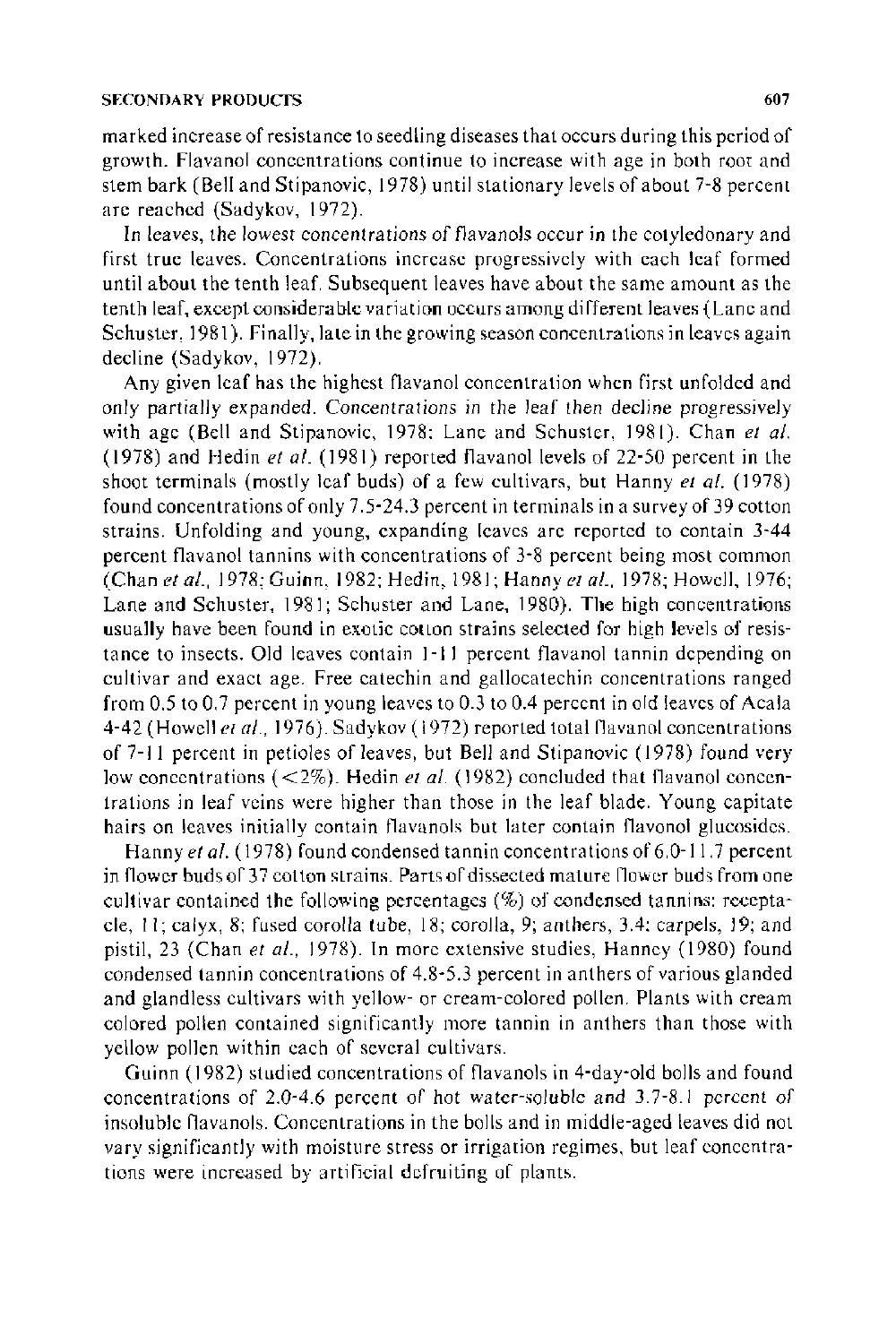Many pathogens and insects tend to attack tissues and organs of the plant that are low in flavanol content, i.e. root tips, stele, anthers and old leaves. Such attack on tissues may result in marked increases in flavanol content (Mace *eta!.,* 1978). Hunter (1974) found that flavanol concentrations in hypocotyls doubled within 24 hours after being inoculated with *Rhizoctonia so/ani.* Likewise, Bell and Stipanovic ( 1978) found that flavanol concentrations in stele tissue increased from 0.2-0.8 to 4.2-8.0 percent at 10 days after inoculation with *Verticillium dahliae.* Benedict and Bird ( 1981) found that mixtures of nonpathogenic *Bacillus*  species that increase resistance to boll weevil when sprayed on cotton plants stimulate increases of flavanol synthesis in cotton tissues.

Flavanols apparently have several important functions in cotton. Halloin (1982) found that flavanol polymers and especially their melanized products appear to be involved in the regulation of water uptake by seed. When seed were removed from bolls a few days prior to dehiscence and ripened under nitrogen, they were fully viable, but seed coats were white, fragile and imbibed water much more rapidly than normal seed. Such rapid imbibition would allow extensive deterioration of seed in the field during extended moist periods (see also Chapter 31 ). Thus, flavanol metabolites are important determinants of seed quality. Flavanols and melanins formed at wound sites and at diseased sites may also prevent dehydration or water congestion of tissues.

Another important role of flavanols is in disease resistance. Flavanols and their oxidation products formed with peroxidase act as bactericides (Vernere, 1980), fungicides (Howell *et al.,* 1976; Hunter, 1978), enzyme denaturants (Hunter, 1974, 1978) and antisporulants (Howell *eta!.,* 1976). Hunter (1978) showed that low levels of catechin stimulated pectinase production by a strain of *Rhizoctonia so/ani* highly virulent to cotton, whereas only inhibitory effects occurred with moderately virulent strains. Thus, the response of pathogens to flavanols may also be important in determining their virulence. Most studies implicating flavanols as determinants of disease resistance in cotton have been reviewed by Bell and Stipanovic ( 1978). More recent studies indicate that flavanols contribute to increases of resistance with aging against seedling pathogens (Hunter, 1978) and to cultivar resistance against bacterial blight (Vernere, 1980).

Flavanols also contribute to insect resistance, but their precise role is still uncertain. Waiss *et at.* (1981 ), Hedin *eta/.* (1981 ), Chan *eta/.* (1977, 1978) and Elliger *eta!.* ( 1980) showed that condensed tannin and catechin inhibit growth of young larvae of cotton bollworm, tobacco budworm and pink bollworm when incorporated into diets at concentrations greater than 0.1 percent wet weight. Larvae of the budworm quickly loose their sensitivity to condensed tannin with age and are not appreciably affected by even 0.4 percent after they are 7 days old (Waiss *eta!.,* 1981). Klocke and Chan (1982) found that bollworms feeding on condensed tannin-treated diet exhibited decreased protease and invertase activities in the midgut caecal wall and lowered total protein and sugar levels in the hemolymph compared to controls. However, these differences apparently had no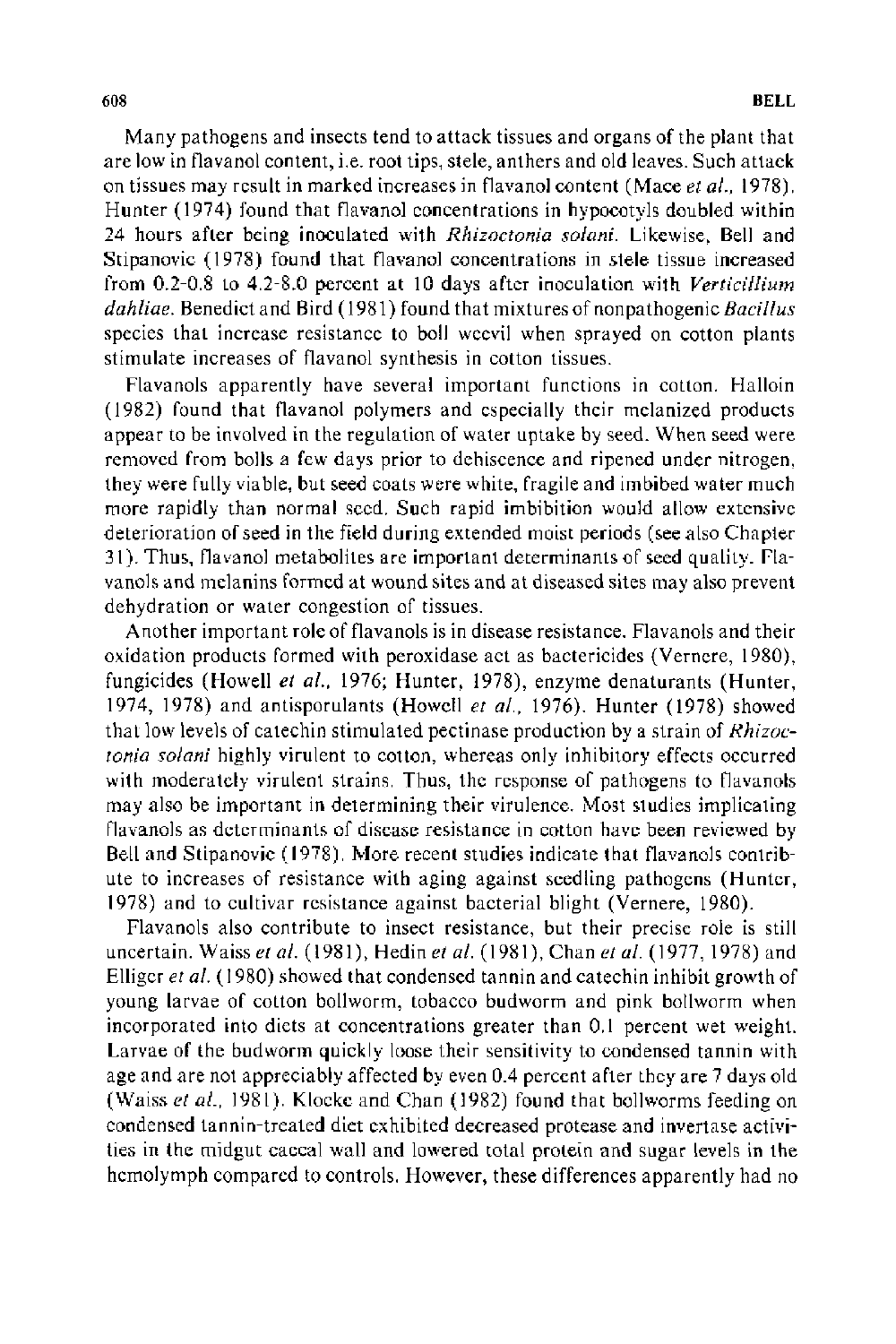effect on assimilation and efficiency of conversion of digested matter into animal biomass. They concluded that reduction in growth is due mostly to reduction in food consumption. Flavanols, therefore. might not be effective in decreasing feeding or growth on the intact plant, which also contains feeding stimulates, even though they inhibit feeding when added alone to synthetic diets.

Cotton stocks resistant to spider mites have consistently shown unusually high levels of condensed tannins in leaves. The isolated tannins from resistant cultivars also have shown greater levels of astringency per unit of tannin than those from susceptible lines, indicating qualitative differences of tannins and flavanols among cottons (Lane and Schuster, 1981 ). Schuster and Lane ( 1980) found that four high-tannin cotton lines also had fewer bollworms and less square damage than cotton lines with lower tannin levels. However, two other high tannin lines had no apparent resistance. Based on studies with five cultivars, Hedin *et* at. ( 1981) concluded that when concentrations of tannins and other phenols (terpenoid aldehydes) were high in cultivars, weights of bollworm and budworm feeding on terminals were low. After more extensive studies, however, Hedin *eta/.* ( 1982) concluded that tobacco budworm larval growth in the field is slightly positively correlated with tannin concentrations. Likewise, Hanney (1980) found that cream-colored anthers in various cottons had higher condensed tannin concentrations than yellow-colored anthers but gave better growth of tobacco bud worms. It is important that the interactions of flavanols with feeding stimulants, such as the flavonol glycosides, and with other toxicants. such as the terpcnoid aldehydes, be determined. Then, their role in resistance to insects may be more clear.

Flavanols also have several adverse effects. The brown discoloration of baked products prepared from glandless cottonseed flour probably is due to flavanols (Blouin, 1981 a,b; Halloin, 1982). Interspecific hybrid plants undergoing genetic lethal reactions show massive spontaneous flavanol synthesis in stele tissues, cambium and phloem where little or no synthesis normally occurs. This response closely resembles the normal induction of flavanols in response to pathogens. Thus, Mace and Bell (1981) concluded that this genetic lethality may be analagous to autoimmune death in animals. The relationships between yield and flavanol content have not been determined. However, it is apparent that increasing flavanol concentrations in leaves from 3-5 to 20-25 percent for insect resistance would cause a considerable drain of photosynthate away from desired products.

#### TERPENES

#### VOLA TILE TERPENES

The cotton plant produces a variety of monoterpenes and sesquiterpenes that are found in essential oils collected by steam distillation of plant parts comminuted in water. Extensive surveys are available of the volatile constituents in flower buds (Hedin *eta/.,* 1975a,b; Minyard *eta/.,* 1966, 1968, 1969), leaves (Hedin *et*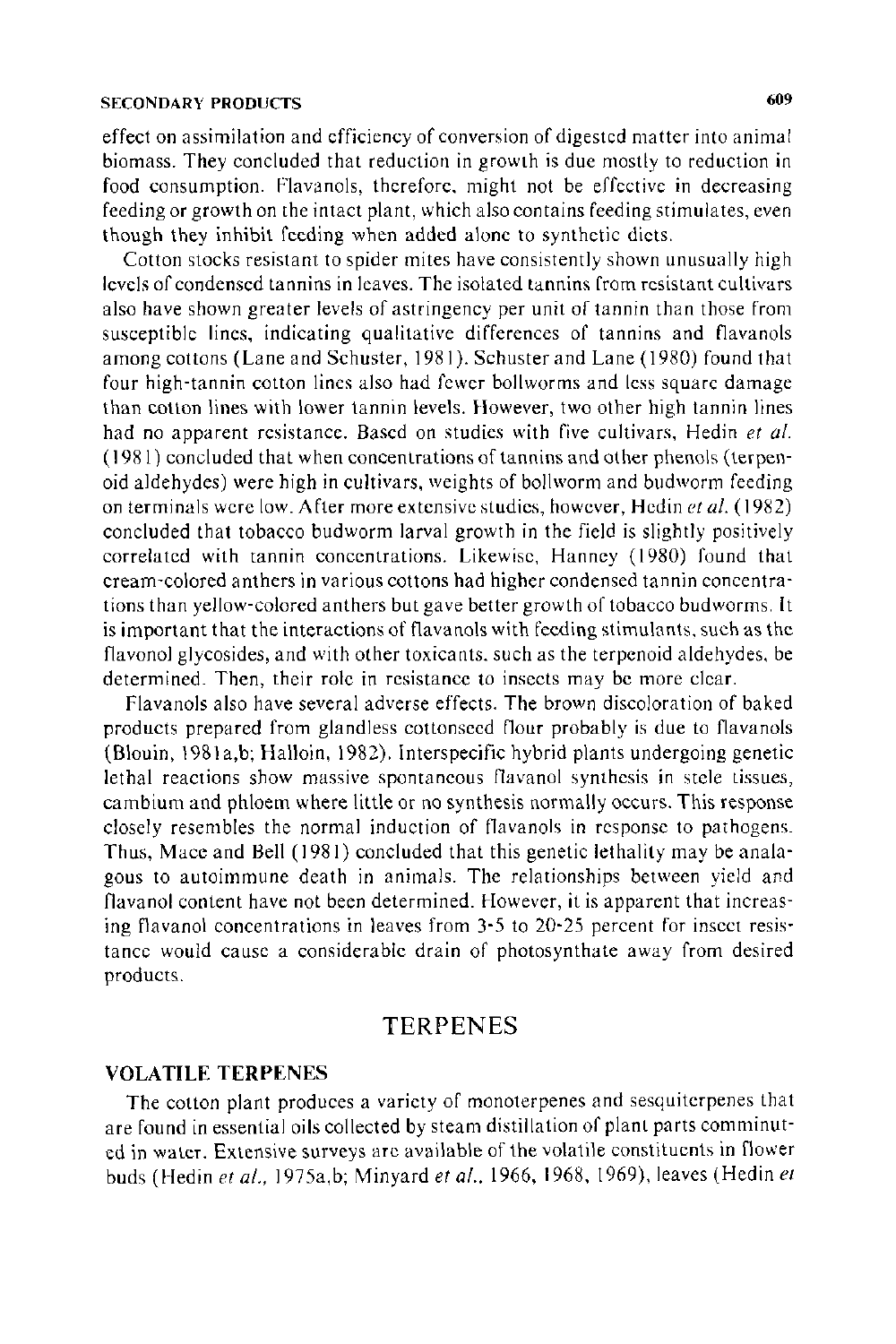*a/.,* 1972; McKibben *et a/.,* 1977), green hulls and bracts (Hedin *et a!.,* 197 Sa), whole plants (Thompson et al., 1971), air space above plants (Hedin, 1976; Hedin *eta/.,* 1975c) and cotton lint and waste (Hedin *et al.,* 1975a). The concentrations of essential oils obtained from buds, leaves, whole flowering plants and whole mature plants have usually been 100-150 ppm (fresh weight). Concentrations obtained from young seedlings were 20-30 ppm.

Hedin (1976) studied seasonal variations in the emission of volatiles by cotton plants in the field in Mississippi. Peak emissions (10-26  $\mu$ g/4000 liters of air/8 hr) were produced between July 17 and August 11 when plants were squaring and flowering. Emissions by very young or old plants were less than 5  $\mu$ g.

Both similarities and distinct differences occur in the volatile terpenes (Figure 5) of *G. hirsutum* and *G. barbadense.*  $\alpha$  -Pinene and *trans*- $\beta$ -ocimene are major monoterpene hydrocarbons and  $(-)$ - $\beta$ -carophyllene and  $\alpha$ -humulene are major sesquiterpene hydrocarbons in both species. Terpenoid alcohols found in



Figure 5. Structures of volatile terpenes from *Gossypium.*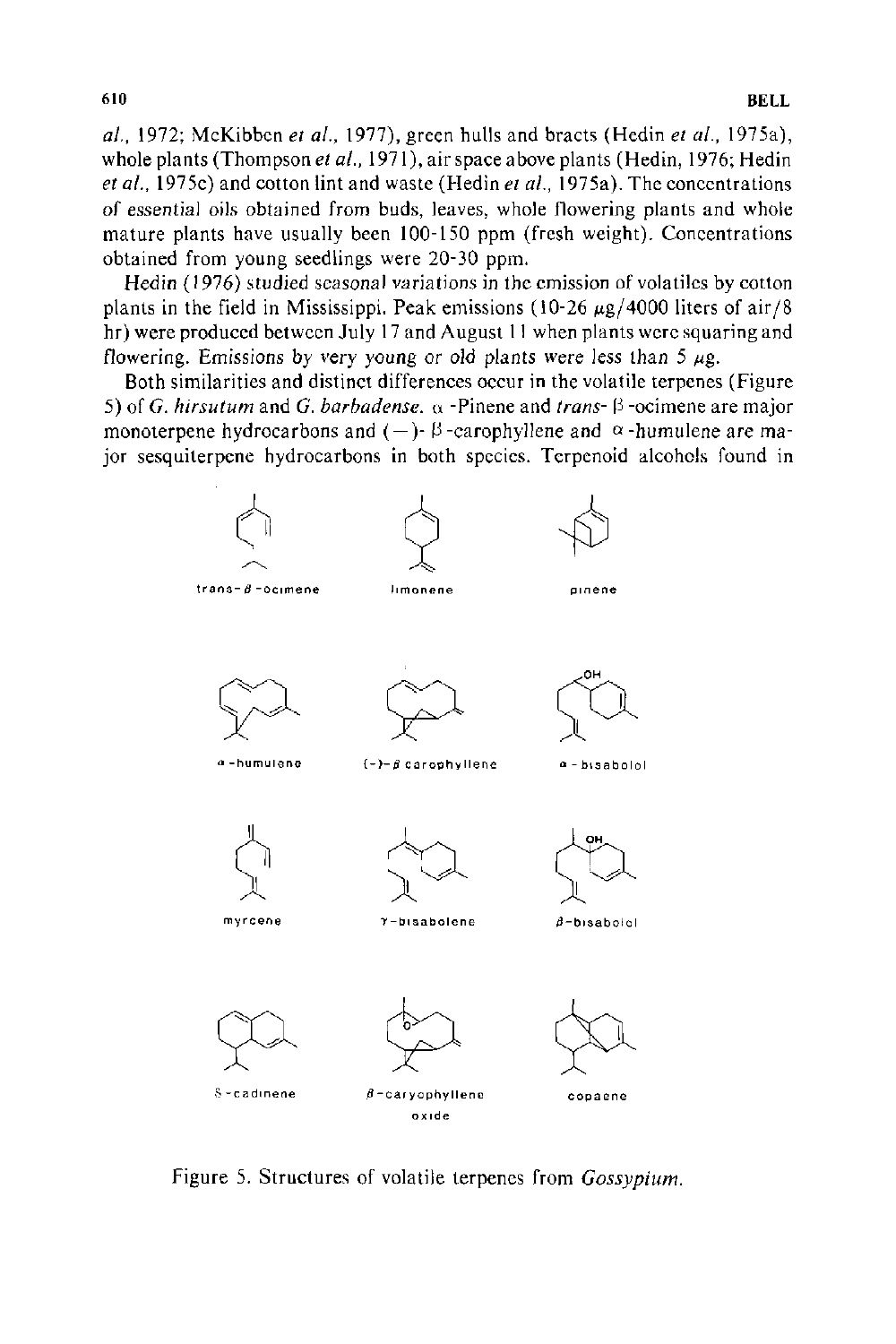minor concentrations (0.2-2.0 percent of the essential oil) in both species include linalool,  $\alpha$ -terpineol, isoborneol,  $\alpha$ -bisabolo! and geraniol. Myrcene is a major monoterpene in *G. hirsutum* but has not been found in *C. barbadense.* Accordingly, terpenoid aldehyde derivatives of ocimene occur in both species, whereas derivatives of myrcene have been found only in *G. hirsutum* (Bell *eta!.,* 1978). *G. barbadense* apparently lacks the ability to synthesize myrcene. The sesquiterpenes,  $cis$ - $\gamma$ -bisabolene and  $\beta$ -bisabolol, occur in concentrations of 12.41 and 13.71% in oils from whole plants of *G. hirsutum* (Thompson *et a!.,* 1971) compared to only 0.7 and 0.0 percent in those from leaves of *G. barbadense.* This is another major difference between the volatile terpenoids from the two species. Further differences occur in copaene,  $\beta$ -carophyllene oxide and  $(-)$ - $\delta$ -cadinene, which occur at 14.3, 8.0 and 7.8 percent in C. *barbadense* volatile leaf oil compared to only 0.7, 0.4 and 0.3 percent, respectively, in oils from *G. hirsutum.* These differences might contribute to differences in insect-host relationships between the two species.

Volatile oils have been shown to attract both the boll weevil, *Anthonomus grandis* Boheman (McKibben *et al.,* 1977) and the Egyptian cotton leaf worm, *Spodoptera littoralis* Boisduval (Hedin *et a!.,* 1972). The cotton constituents, ( + )-limonene, ( + )-  $\alpha$ -pinene,  $\beta$ -caryophyllene oxide, (-)-  $\alpha$ -caryophyllene and  $(+)$ - $\beta$ -bisabolol, were effective attractants of boll weevils when used as single compounds (Minyard *et al.*, 1969). Maximal activity of the first three occurred at 0.3-3.0 ppm, while that of the last two occurred at 6-10 ppm in water. A mixture containing 10, 3, 100, 100, and 130 ppb of  $(+)$ -  $\alpha$ -pinene,  $(+)$ limonene, (-)-  $\beta$ -caryophyllene, (+)-  $\beta$ -bisabolol and (-)-  $\beta$ -caryophyllene oxide, respectively, was 124 percent as attractive as the most attractive vola tile oil from cotton buds. McKibben *et a/.* (1977) concluded that the volatile oils are sufficiently attractive to guide overwintering boll weevils to fields of seedling cotton. Pheromones from the male weevil are more important in influencing migration later in the season.

Recently, S.B. Vinson and H.J. Williams (personal communication) at Texas A&M University have found that volatile sesquiterpenoids may also attract wasp parasitoids of tobacco budworms. Wasps were attracted especially by  $\beta$ -bisabolol and to a lesser extent by  $\gamma$ -bisabolene,  $(-)$ - $\beta$ -carophyllene oxide and  $\alpha$ humulene. Thus, certain terpenoids may be useful to facilitate biological control.

No attempt has been made to manipulate the volatile terpenes with cultural or genetic techniques. The distinct differences in the volatile terpenoids of *G.·hirsutum* and *G. barbadense* indicate that at least breeding approaches may be practical.

#### **SESQUITERPENOID NAPHTHOLS AND KETONES**

The compounds 2,7-dihydroxycadalene, lacinilene C and their respective 7-methyl ethers were first isolated from cotton bracts (Lynn and Jeffs, 1975; Stipanovic *et al.*, 1975, 1981). The probable biosynthetic relationships among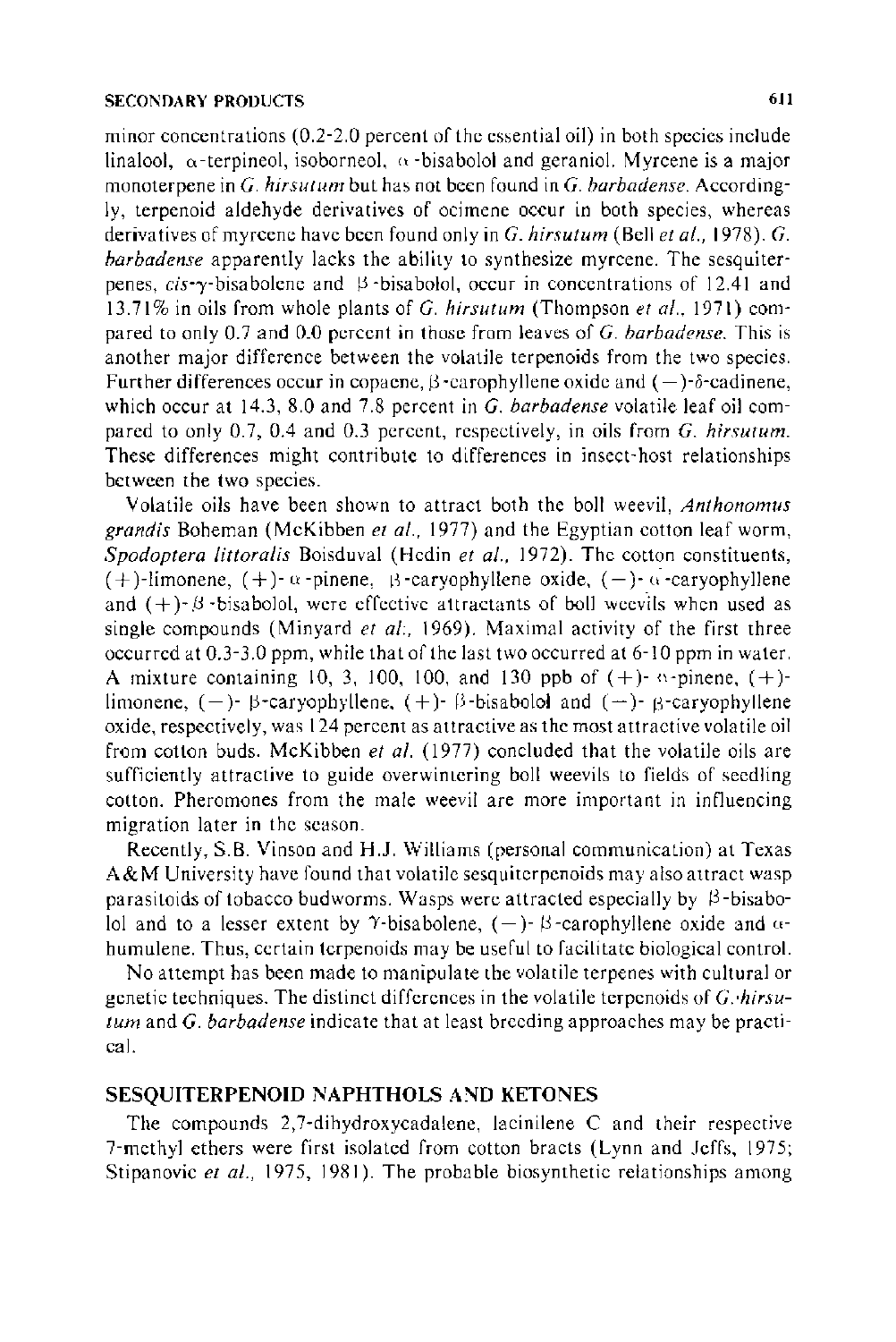these compounds are shown in Figure 6. Lacinilene C-7-methyl ether causes a number of responses in animal cells that suggest it as a causative of byssinosis, a respiratory disease of cotton mill workers (Ainsworth *eta!.,* l979b; Kilburn *eta!.,*  1979). This compound also is toxic to tobacco budworm (Stipanovic and H. Williams, personal communication). Lacinilene C and its cadalene precursor are bactericides and have been implicated in the resistance of cotton plants to infection by the bacterium, *Xanthomonas campestris* pv. *malvacearum* (Essenberg *et al.,* 1982). Thus, compounds in this group probably serve a normal function of protection of the plant against pests.



Figure 6. Structures and biosynthetic relationships of sesquiterpenoid naphthols and ketones from *Gossypium.* 

The hydroxycadalenes and lacinilenes appear to be formed largely in response to stress in leaves, bracts and surface tissues of stems and bolls. Enhanced synthesis of these compounds has been elicited by inoculations with incompatible (avirulent) bacteria (Essenberg *et al.,* 1982), the boll rot fungus, *Dip/odia gossypina,* and the defoliant, **DROPP** (Halloin and Greenblatt, 1982). "Field-dried" and "frost-killed" bracts and leaves often contain higher levels of lacinilenes than comparable "green-dried" tissues. Thus, synthesis might also be activated by normal senescence or chilling injury. Old green bract tissue, however, is frequent-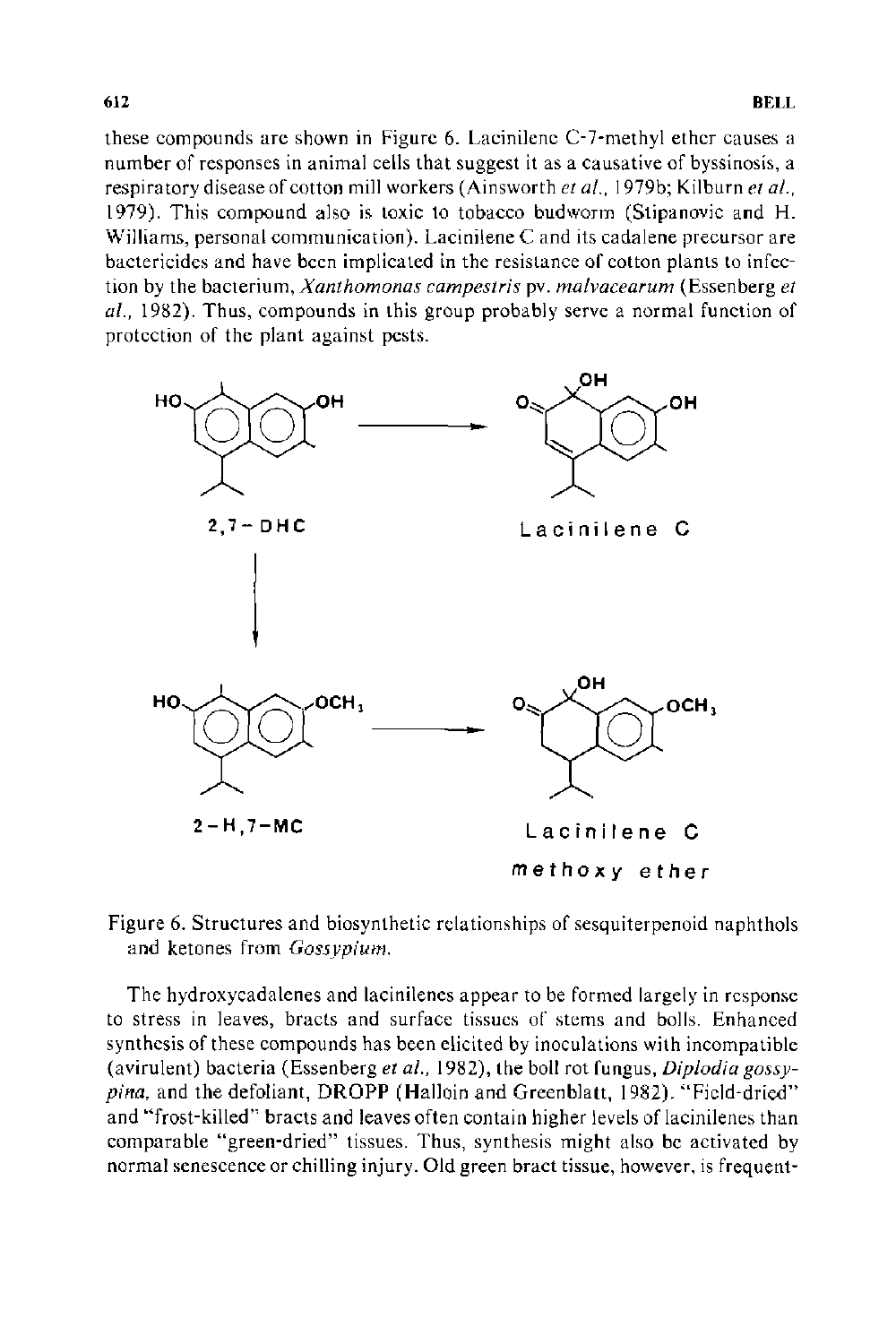ly invaded by weak fungal pathogens, so that lacinilenes in "field-dried" tissues still may be elicited by infection.

Essen berg *eta/.* ( 1982, personal communication) found intense yellow flourescence, characteristic of lacinilenes, in both palisade and spongy mesophyll cells of bacterial-inoculated leaves, indicating that these are possible sites of lacinilene synthesis. Halloin and Greenblatt (1982) subdivided fungal-inoculated and DROPP-treated bolls into various tissue layers and found hydroxycadalenes and lacinilenes mostly in the outer epicarp tissue. It has not been clearly determined whether synthesis occurs in the epidermis as well as the underlying parenchyma cell layers.

Quantification of lacinilenes is complicated by difficulties in extraction and purification. Several days of extraction apparently are required for complete removal of lacinilenes from tissues with water, ether or ethanol. Beier and Greenblatt (1981, personal communication), Doolan *et al.* (1982), Gilbert *et al.* ( 1980) and Wall *et a!.* ( 1980a,b) have developed various techniques to clean up cadalenes and lacinilenes and to separate and quantitate them by HPLC. Most of these investigators have reported concentrations of 5-50 ppm (dry weight) of lacinilene C methyl ether in bracts and leaves, and Beier and Greenblatt (1981) found similar concentrations of the other individual cadalenes and lacinilenes. Wall *et al.* (1980a), however, reported concentrations of lacinilene C methyl ether over 200 ppm in gin trash, over 500 ppm in bract, and 36-54 ppm in dust. The reasons for these higher values are not obvious. However, it should be noted that *Wallet a/.* (1980a) used naturallacinilene C-methyl ether isolated from gin trash as a standard, whereas other studies have used a chemically-synthesized standard (McCormick *et al..* 1978) or have calculated concentrations based on the extinction coefficients of the pure crystalline compound (Stipanovic *et a/.,*  1975). Lacinilene C-methyl ether supplied by Wall had only about one-third of the biological activtty as that of 85 percent pure chemically-synthesized material in tests by Ainsworth *et a/.* ( 1979b). However, it is not known whether this natural lacinilene C-methyl ether was prepared in the same way as the standard used for quantification by Wall *et a!.* ( 1980a). Complete purity of standards is essential, if erroneously high values are to be avoided.

Different cotton cultivars apparently make different amounts of the lacinilenes. G. Greenblatt and I found that the Asiatic cottons, G. *arboreum* and G. *herbaceum,* lack the ability to methylate either 2,7-dihydroxycadalene or lacinilene C. Consequently they make only lacinilene C and its precursor. Stipanovic *et a!.* (1981) found that 2 cultivars of *G. hirsutum* had distinctly lower levels of hydroxycadalenes and lacinilenes than three other cultivars. G. Greenblatt and R. Beier (personal communication) further found that Rodgers GL-6 contained only 6 ppm lacinilene C methyl ether in bracts compared to 20-50 ppm in several other cultivars. Results from the latter two studies, however, might reflect different degrees of pest attack, rather than different genetic potential, if the lacinilenes are synthesized primarily in response to pests.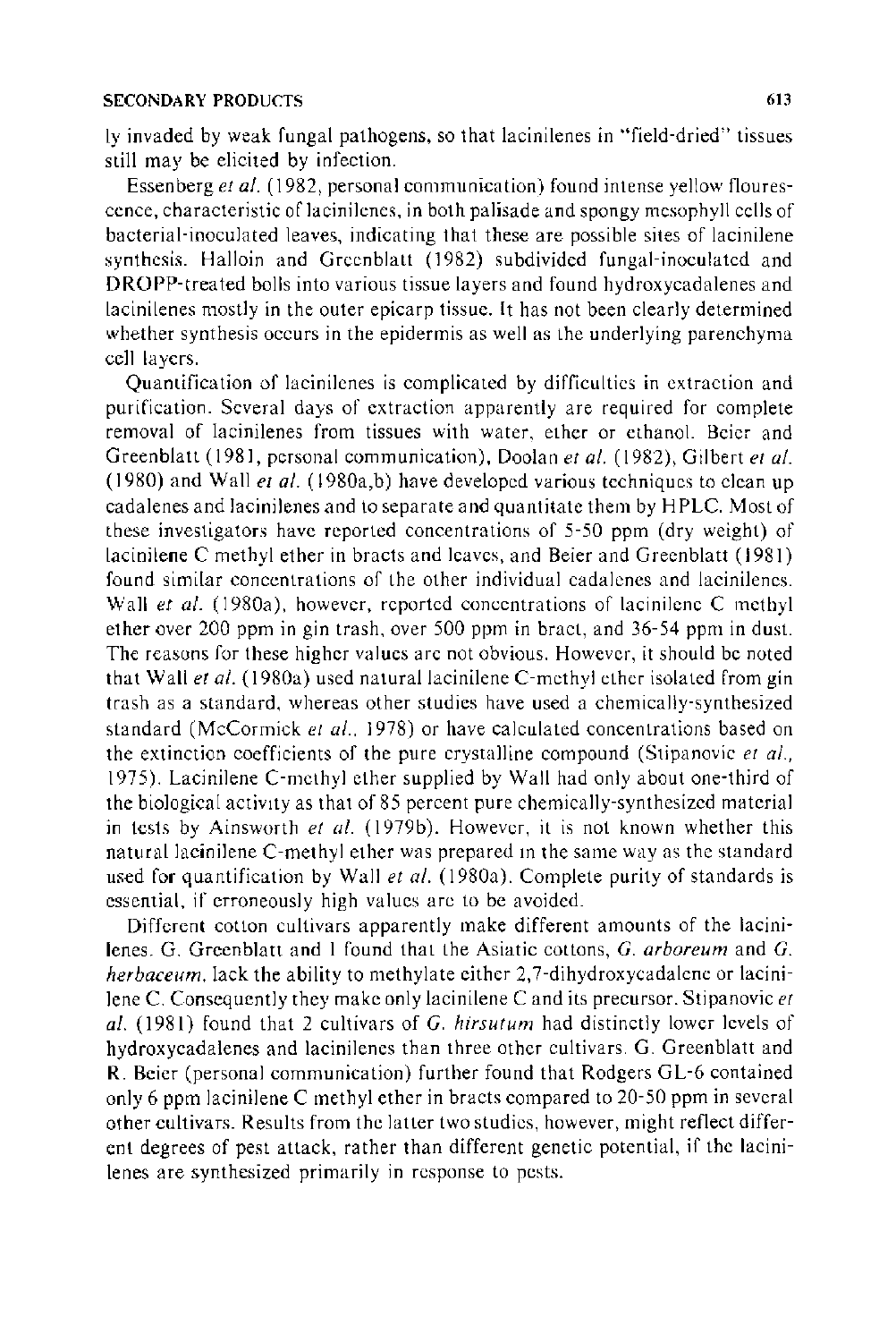Essen berg *eta/.* ( 1982) found that lacinilene C preparations from the cultivars WbM (0.0) and Im 216 had ellipticities of opposite signs at 331 nm.  $(+)$ -Lacinilene C was about 3X more toxic to bacteria than the  $(-)$ -lacinilene C. Thus, the toxicity of lacinilenes in tissues apparently can be altered by changing both isomerism and concentration. Detailed studies of environmental and genetic control of hydroxycadalenes and lacinilenes are needed to ascertain their importance and potential usefulness in pest resistance, as well as their role in byssinosis.

#### TERPENOID ALDEHYDES

Genera in the plant tribe Gossypeae characteristically produce lysigenous glands located below the palisade cells of leaves and the hypodermal cells of stems and capsules (bolls). In older plants, glands are also found in the phloem rays of the bark. Lysigenous glands are composed of a large central cavity containing yellow to orange oily substances surrounded by a single layer of flattened epithelial cells. In green tissues of most *Gossypium* species the epithelial cells are red or purple because they contain high levels of anthocyanins (Chan and Waiss, 1981). In glands of seed, internal bark, staminal tissue and petals the epithelial cells generally do not contain anthocyanins but might contain other flavonoids. The oily substance within the gland cavity contains high concentrations of the terpenoid aldehydes shown in Figures 7 and 8. The occurrence and distribution of these terpenoids among glands of different *Gossypium* species and tissues has been reported by Bell *et a/.* (1975, 1978) and Stipanovic *et a/.* (1980).

The terpenoid aldehydes, gossypol and its methyl ethers, also accumulate in epidermal cells and a few scattered cortical cells of young roots after they are a few days old (Mace *et al.*, 1974) and later may be exuded from root surfaces (Hunter *eta/.,* 1978a). In older roots, these terpenoid aldehydes occur throughout the phelloderm of the root bark. When plants are several months old, the same aldehydes may accumulate in xylem ray cells in the wood. Cells other than those mentioned remain free of terpenoid aldehydes in healthy plants.

Cotton tissues stressed by microbial infections, toxic chemicals or adverse environment synthesize terpenoid aldehydes apparently as a defense response. Examples include the induction of terpenoid aldehyde synthesis in cortical parenchyma of young roots by chilling (Bell and Christensen, 1968), in pericycle of roots by nematodes (Veech, 1978, 1979), in stem cortical tissue by *Rhizoctonia*  (Hunter *et al.*, 1978b), in paravascular parenchyma by vascular fungal pathogens and bacteria (Bell and Stipanovic, 1978; Mace *et al.,* 1976), in boll endocarp tissue by boll rotting fungi (Bell, 1967), in germinating seed by fungi (Halloin and Bell, 1979) and in cambial tissue by various pathogenic organisms (Bell and Stipanovic, 1978). Cupric ions and other toxic chemicals also may stimulate terpenoid aldehyde synthesis in these tissues (Bell, 1967; Bell and Stipanovic, 1978). The major terpenoids that accumulate in stressed tissues are hemigossypol, hemigossypol methyl ether and their desoxy precursors. The mechanism of induced terpenoid aldehyde synthesis is not known. However, it has been shown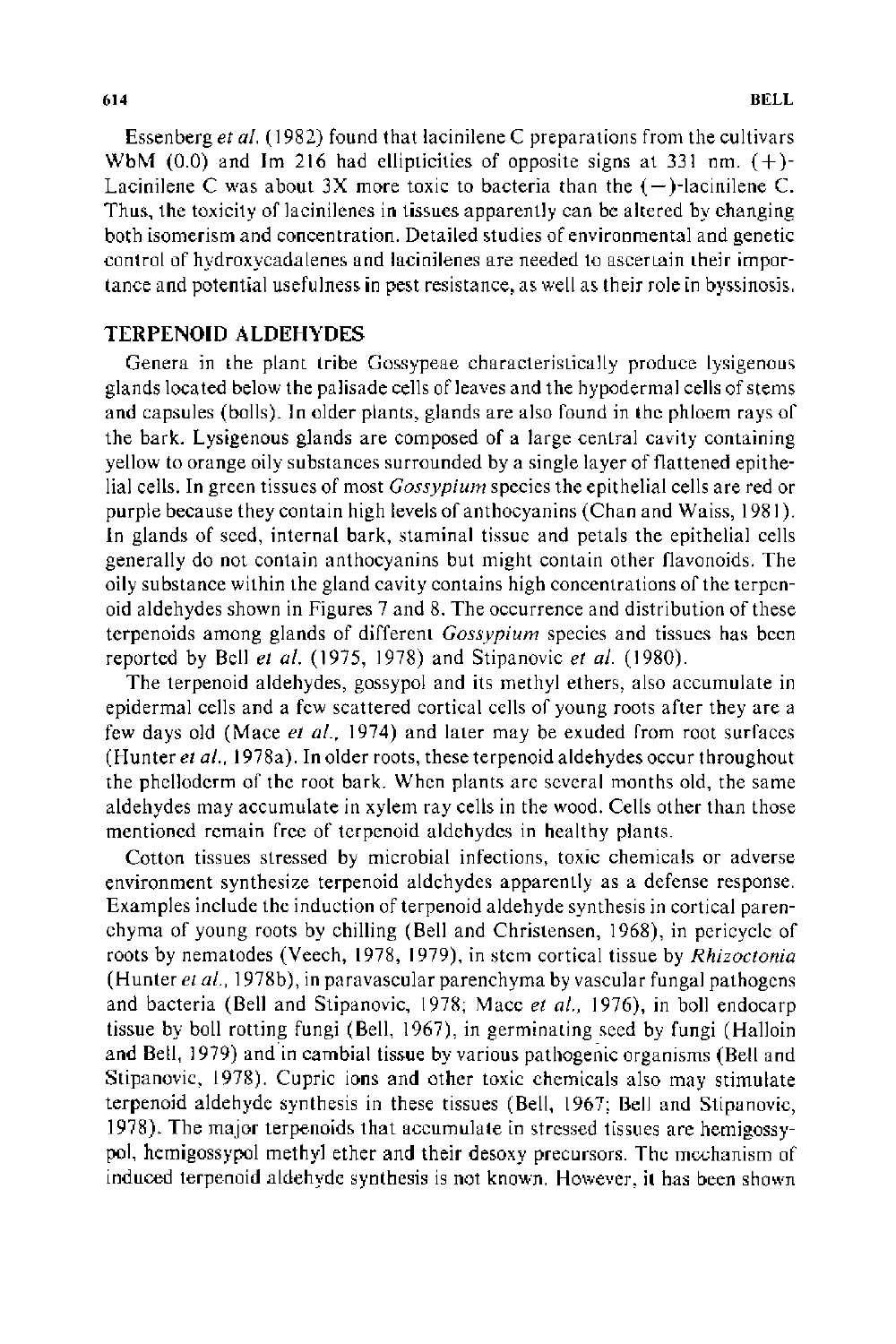

Figure 7. Structures and biosynthetic relationships among terpenoid aldehydes from *Gossypium*.

 $519$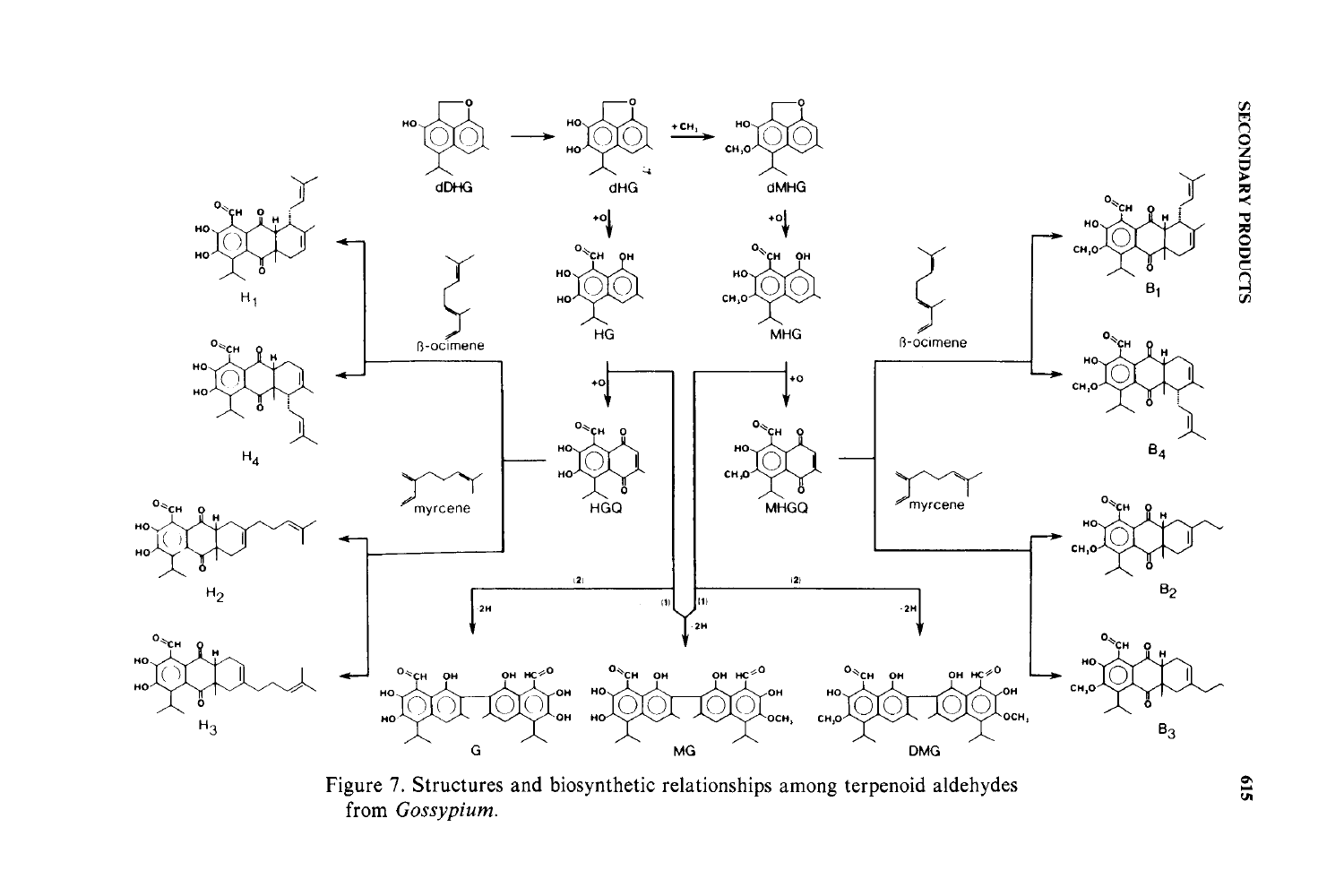



# **Raimondal**

# **Gossyrubilone**

Figure 8. Structures of raimondal and gossyrubilone.

that dead microbial cells and heteropolymers from cell walls also elicit synthesis, especially in resistant cultivars (Bell and Stipanovic, 1978; Heinstein, 1980; Stepanichenko *et a!.,* 1980)

Heinstein *et al.* (1979) have reviewed studies of the biosynthesis of gossypol. They concluded that *cis-cis* farnesyl pyrophosphate (FPP) is a precursor of gossypol, and that the prenyltransferase enzyme complex (Widmaier *eta!.,* 1980) is probably a key regulator of terpenoid aldehyde synthesis. The first products of cyclization from FPP have not been identified, but these probably are converted to desoxyhemigossypol and then to hemigossypol. Veech *eta!.* (1976) have shown that peroxidase converts hemigossypol to gossypol. The heliocides apparently are formed by spontaneous Diels-Alder reactions between terpenoid aldehyde quinones and the monoterpenes ocimene or myrcene (Figure 7; Stipanovic *et a!.,*  1977). Other enzymes involved in terpenoid aldehyde synthesis have not been isolated and characterized. However, the recent development of cell suspension cultures of cotton that synthesize gossypol (Heinstein and El-Shagi, 1981) should facilitate biosynthetic studies.

The terpenoid aldehydes show a wide range of pesticidal activities and are poisonous to most monogastric animals. Many of the studies on biological activity have been reviewed by Bell and Stipanovic ( 1977, 1978 ). Recently demonstrated biological activities of terpenoid aldehydes include:

- 1) Toxicity to tobacco bud worm, cotton bollworm and pink bollworm, (Chan *et al.,* 1978; Elliger *et al.,* 1978; Hedin *et al.,* 1981; Stipanovic *et al.,* 1977);
- 2) Toxicity to the spiny bollworm, *Earias insulana,* and the cotton leafworm, *Spodoptera littoralis* (Meisner *et a/.,* 1977a,b,c,d);
- 3) Toxicity to the root-knot nematode, *Meloidogyne incognita* (Veech, 1979);
- 4) Toxicity to fungi: *Verticillium dahliae* (Paizieva *eta!.,* 1977) and *Fusarium*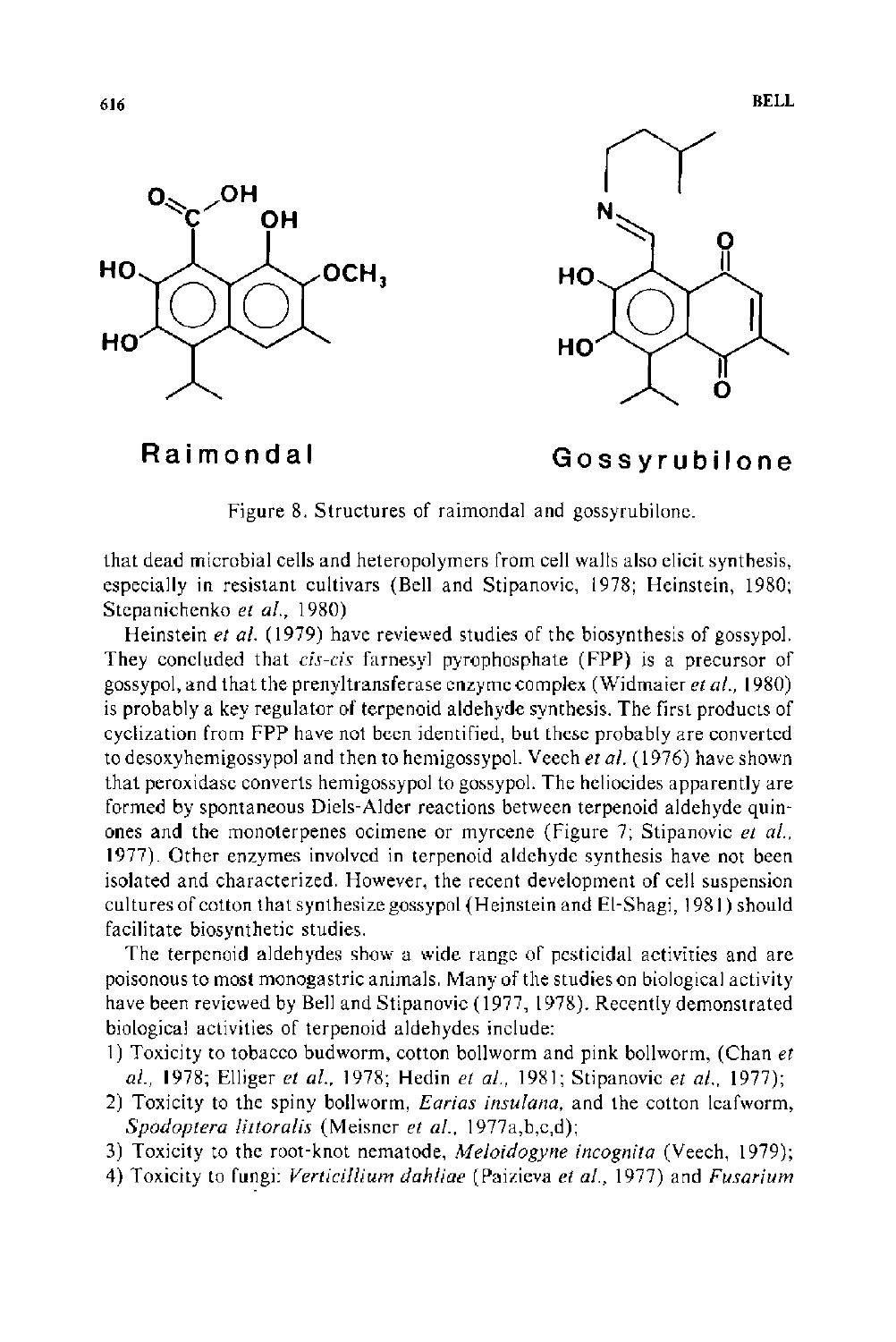*oxysporum* (Kaufman *et a!.,* 1981; Kumar and Subramanian, 1980);

- 5) Spermaticidal activity (Waller *eta/.,* 1980) and menostasis and atrophy of the uterus (Kuo-Fen, 1980) in humans;
- 6) Toxicity to detrimental gut bacteria in the boll weevil, *Anthonomus grandis*  Boheman (Hedin *eta/.,* 1978);
- 7) Histamine release and, at higher concentrations, lysis of blood platelet cells from pig (Ainsworth *eta/.,* 1979a) and of mast cells from rat (Elissalde *et al.,*  1983);
- 8) Uncoupling of oxidative phosphorylation and inhibition of oxygen uptake by rat mitochondria (Paizieva *et al.,* 1977); and,
- 9) Inhibition of production of pectic enzymes by F. *oxysporum* (Kumar and Subramanian, 1980).

The relative activity of different terpenoid aldehydes has not been studied extensively. Stipanovic *et al.* (1977) found that heliocides formed from ocimene  $(heliocides H<sub>1</sub> and B<sub>1</sub>)$  were more toxic to *Heliothis* spp. than those formed from myrcene (heliocide  $H_2$  and  $B_2$ ). Others, however, have failed to confirm this observation (Hedin *et a!.,* 1981; Elliger *et a/.,* 1978). H.H.S. Fang (personal communication) found that the ( + )-enantiomer of gossypol from *Thespesia* had no spermaticidal activity even though racemic gossypol from cotton was highly active. The active agent apparently is  $(-)$ -gossypol. This observation could be extremely important because most studies of biological activity have involved racemic gossypol acetate prepared by precipttation of gossypol with acetic acid from crude solutions in ethyl ether. Cotton cultivars apparently contain mostly  $(+)$ -gossypol plus variable proportions of  $(-)$ -gossypol (Dechary and Pradel, 1971). More attention needs to be given to the enantiomer composition of natural mixtures of gossypol and the activity of these natural mixtures.

Terpenoid aldehydes in pigment glands are an important source of resistance to herbivores and insects (Bell and Stipanovic, 1977). Glandless mutants of cotton are attacked by several insect species that normally do not feed on glanded cotton. Likewise, damage by many normal insect pests, rodents and birds is more extensive on glandless cottons. Terpenoid aldehyde contents of tissues generally correlate negatively with insect damage. For example, Hanny (1980) showed that damage by tobacco budworm *(Heliothis virescens)* in cotton cultivars was negatively correlated with the gossypol content of anthers. Seaman *et al.* (1977) and Shaver *et al.* (1980) showed that gossypol, heliocide  $H_1$ , heliocide  $H_2$  and total terpenoid aldehyde concentrations in flower buds were negatively correlated with larval growth of *Heliothis* spp. fed on artificial diets containing extracts of buds. Similar relationships between terpenoid aldehyde contents in plant terminals and leaves of cotton cultivars and inhibition of larval growth has been shown for tobacco budworm, (Hedin *eta!.,* 1981, 1982), the leafworm S. *littoralis* (Meisner *eta/.,* 1977a,b,d) and cabbage looper (Hanny *eta!.,* 1978). The importance of terpenoid aldehydes is further demonstrated by elevated insect resistance in 'high terpenoid' breeding stocks of cotton (Bell and Stipanovic, 1977; Sappenfield and Dilday, 1980).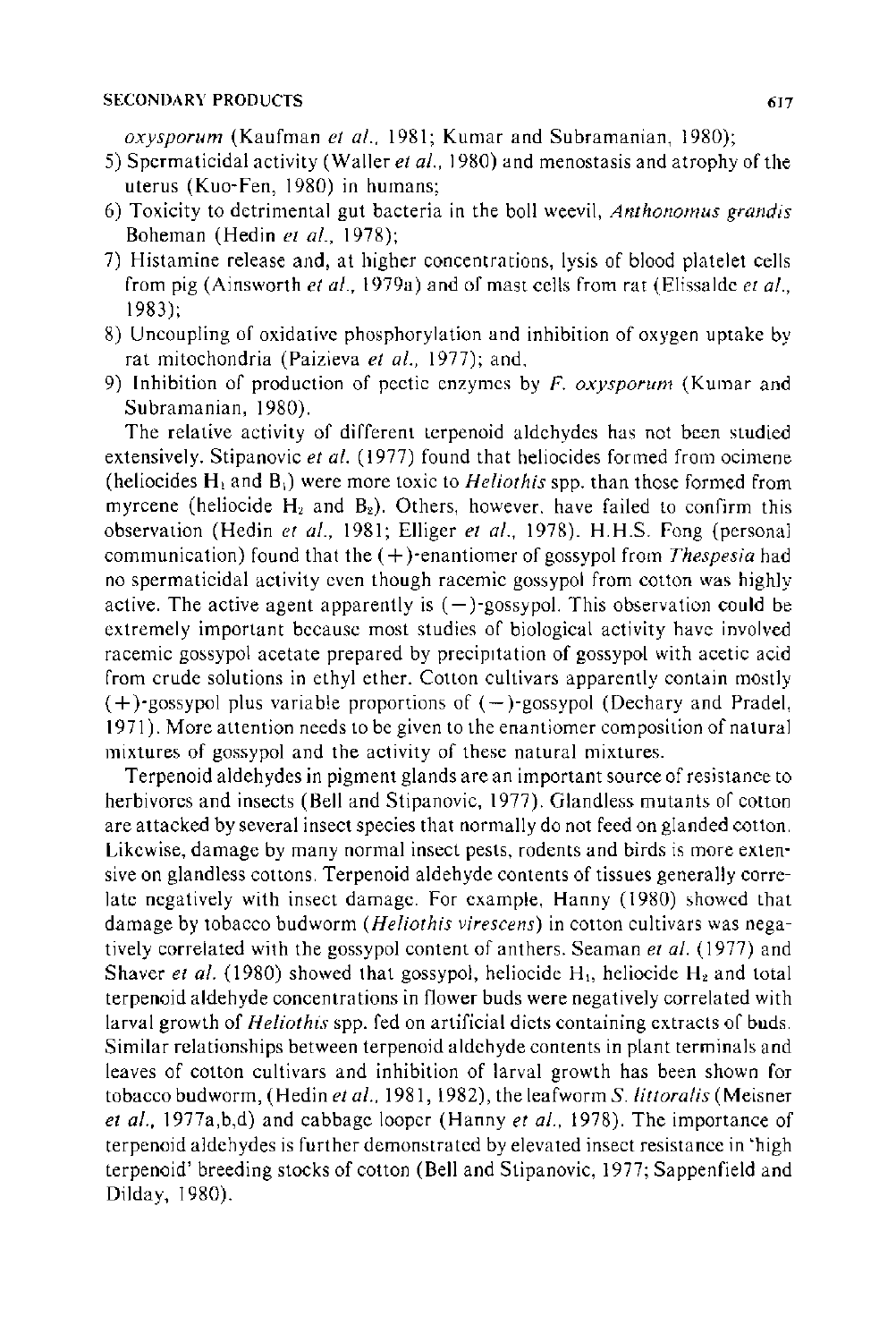The induced synthesis of terpenoid aldehydes is an important resistance mechanism against microbial pathogens (Bell and Stipanovic, 1978). However, efficacy is determined by how quickly the terpenoids are synthesized in response to the pathogen rather than by the concentration that eventually accumulates.

More rapid synthesis of terpenoid aldehydes in resistant than in susceptible cultivars has been demonstrated against the fungal pathogens *Fusarium oxysporum* (Kaufman *et al.,* 1981; Harrison and Beckman, 1982; Kumad and Subramanian, 1980) and *Verticillium dahliae* (Bell, 1969; Mace, 1978), the root knot nematode *Meloidogyne incognita* (Veech, 1978, 1979) and the bacterial pathogen *Xanthomonas malvacearum* (Bell and Stipanovic, 1978). Changes of resistance resulting from tissue aging also are associated with how quickly toxic levels of terpenoid aldehydes are accumulated (Bell, 1969; Bell and Stipanovic, 1978; Hunter *et al.*, 1978). The physiological bases for quick synthesis of terpenoids in response to pathogens have not been determined.

While terpenoid aldehydes are important for pest resistance, they also may have adverse effects. Gossypol, in lysigenous glands, makes up 0.5 to 1.0 percent of the dry weight of cottonseed from most cultivars. This concentration is highly toxic to most monogastric animals. Thus, cottonseed can not be used for food, and only small amounts can be used in poultry and swine feed. Appreciable concentrations of terpenoid aldehydes also occur in dried bract tissue and in mill dust which contains bract residues. Loewenschuss and Wakelyn (1972) found 440 to 650 ppm free gossypol in dry bracts of cotton. Stipanovic and Bell (unpublished) recently found that mill dust contained over 400 ppm free gossypol and 250-300 ppm of each heliocides  $H_1$  and  $H_2$ . These concentrations are far above those required to cause lysis of pig blood platelets (Ainsworth *eta! ..* 1979a) and release histamine from rat mast cells (Elissalde *et al.*, 1983). Thus, terpenoid aldehydes in dust need to be evaluated as possible contributing factors to byssinosis.

Variability of terpenoid aldehyde content in different tissues has been studied in considerable detail. Dilday and Shaver ( 1976a,b, 1980) surveyed terpenoid aldehyde concentrations in flower buds from more than 200 primitive stocks of *Gossypium hirsutum* during three different years. They found significant variations in terpenoid concentrations among stocks and between seasons. Subsequently, Dilday and Shaver (1981) also found significant variations between different sampling dates during a single season. They concluded that comparisons of genotypes at least should be based on samples taken on the same date, and for best results means should be obtained from several sampling dates. Flowerbuds from several race stocks had terpenoid concentrations about twice as high as those in prevailing commercial varieties. These stocks should be useful to increase resistance against insects that feed on flower buds.

Hanny *et al.* (1978) surveyed terpenoid aldehyde and tannin content in seed, flowerbuds, terminals and leaves of 39 cotton genotypes. Terpenoid aldehyde content ranged from 0.18 to 1.29 percent in seed, 0.11 to 0.83 percent in flowerbuds, 0.09 to 0.44 percent in terminals, and 0.11 to 0.24 percent in leaves.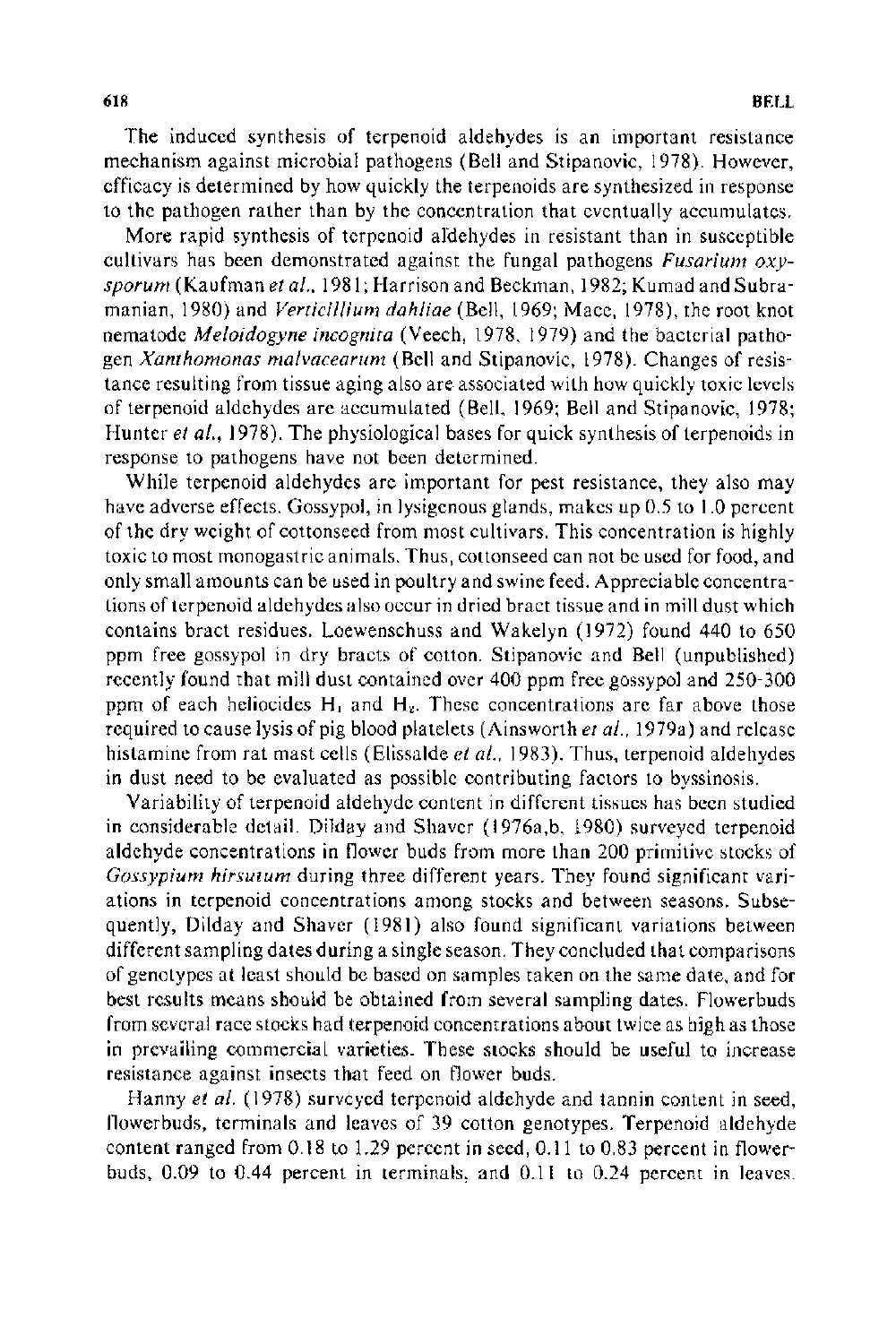Damage from cabbage loopers (*Trichoplusia ni* Hubner) was negatively correlated (-0.60) with terpenoid concentrations in termmals. Two genotypes HG-BR-BN and HG-6N-l had desirable combinations of high flowerbud and terminal terpenoid content with moderate levels in seed.

The genetics of pigment gland formation and terpenoid aldehyde synthesis has been reviewed by Bell and Stipanovic ( 1977). Six different genes have been shown to control gland density, but the major controlling genes are  $GI<sub>2</sub>$  and  $GI<sub>3</sub>$ . Lee (1977) has shown that the expressions of  $GI_2$  and  $GI_3$  depend on the overall genetic background of a given cotton stock. The monomerics  $GL_2G/_{2}gl_{3}gl_3$  and  $g /_{2}g /_{2}G /_{3}G /_{3}$  produced 3.03 and 1.18 percent gossypol in seed in the '3-T' genetic background but only 0.69 and 0.24 percent in the Acala 4-42 background, respectively. Lee (1978) and Wilson and Smith (1977) have shown that  $G_l$ <sub>a</sub> alleles from different cotton species or stocks may give different levels of terpenoid aldehydes and pigment gland density in bolls and flower buds. The allele designated as  $GI'_3$ or  $GIr<sub>3</sub>$  was more potent than  $GIr<sub>3</sub>$ , which in turn was more potent than  $GI<sub>3</sub>$ . Monomeric  $GIr<sub>a</sub>$  gave 97.2 glands/cm<sup>2</sup> on bolls compared to only 19.6 for monomeric  $GI_3$ ,  $GI'_3$  and  $GI'_3$  probably both designate the  $GI_3$  allele obtained originally from the Socorro Island wild accession of *G. hirsutum.* Progress in using various genes to breed high terpenoid cottons for insect resistance has been reviewed by Sappenfield and Dilday ( 1980).

# UNIQUE FATTY ACIDS AND LIPIDS

Cotton, like several other malvaceous plants, produces the cyclopropene fatty acids, malvalic and sterculic acid (Figure 9), and the cyclopropane fatty acids, dehydromalvalic and dehydrosterculic acid. These fatty acids make up 1-2 percent of the weight of oil from cottonseed (Bianchini *et a!.,* 1981) and 0.02·0.1 0 percent of total dry weight (5-8 percent of the total fatty acids) of flower buds (Chan *et al.,* 1978). Similar amounts of each of the four acids, with a slight preponderance of malvalic, occur in cottonseed oils. The methyl esters of cyclo· propene fatty acids are toxic to insects, but only at concentrations (0.3-0.6 percent) far greater than found in foliage and flowers. Cyclopropenc fatty acids enhance the toxicity of terpenoid aldehydes to animals when the compounds are mixed (see references in Bell and Stipanovic, 1977). A possible similar role in pest resistance should be evaluated. Nothing is known about the effects of genotype or environment on the cyclopropenoid fatty acid content of cotton tissues.

Vick and Zimmerman ( 1981) have shown that young cotton seedlings contain the enzymes lipoxygenase, hydroperoxide isomerase and hydroperoxide cyclase. These enzymes convert linolenic acid to the compounds shown in Figure 9. When linolenic acid was reacted with crude enzymes from 4-day-old etiolated cotton seedlings, 10 percent 9-hydroxy-12-oxo-cis-15, *trans-!* 0-octadecadioenoic acid ( *'Y-ketol;* Figure 9), 60 percent 12-oxo-13-hydroxy-cis-9, cis-IS-octadecadienoic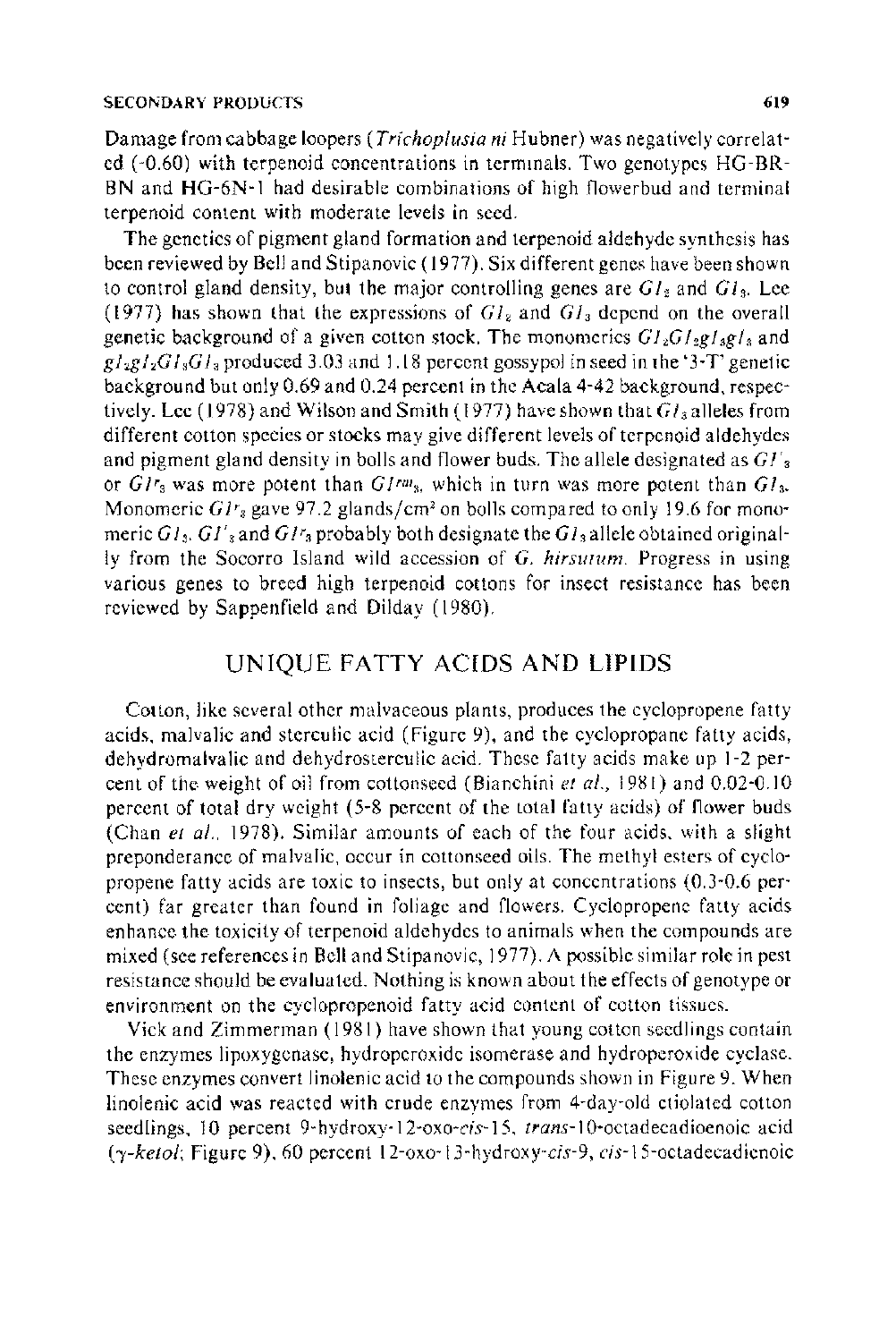acid ( $\alpha$  -ketol; Figure 9) and 25 percent 12-oxo-phytodienoic acid (12-oxo-PDA; Figure 9) were obtained. These compounds are formed by a number of plant species, but their physiological importance is unknown. Their resemblance to prostaglandins and leukotrienes formed from arachidonic acid by similar enzymes in animals is striking. The latter compounds are extremely potent regulators of immune reactions and other biological functions.

The surface wax of glabrous 'Bayou SMl' (G. *hirsutum)* was analyzed by Hanny and Gueldner (1976). They recovered 0.68 mg of wax/g fresh terminal shoot. The wax contained  $49.9$  percent n-alkanes, 5.5 percent n-primary alcohols and 44.6 percent sterols and related triterpenoids. The predominant alkane was n-

$$
CH3-CH27-C=C-CH27-C=COCH
$$
  
\n
$$
CH2
$$
  
\n
$$
CH2
$$
  
\n
$$
CH3-CH27-C=COCH
$$
  
\n
$$
CH3-CH27-C=COCH
$$
  
\n
$$
CH3-CH27-C=COCH
$$
  
\n
$$
CH2
$$
  
\n
$$
CH2
$$
  
\n
$$
CH2
$$
  
\n
$$
CH2
$$
  
\n
$$
CH2
$$

 $\begin{array}{c} 6H_1Q \\ 6H_3-CH_2-CH=CH-CH_2-CH-C+CH_2-CH=CH+CH_2\rightarrow-COOH \end{array}$ 

$$
\alpha\text{-}{\sf k} \, {\sf et} \, {\sf ol}
$$

$$
\begin{array}{cc}\n & \text{or} & \text{or} \\
& \text{or} & \text{or} \\
& \text{or} & \text{or} \\
& \text{or} & \text{or} \\
& \text{or} & \text{or} \\
& \text{or} & \text{or} \\
& \text{or} & \text{or} \\
& \text{or} & \text{or} \\
& \text{or} & \text{or} \\
& \text{or} & \text{or} \\
& \text{or} & \text{or} \\
& \text{or} & \text{or} \\
& \text{or} & \text{or} \\
& \text{or} & \text{or} \\
& \text{or} & \text{or} \\
& \text{or} & \text{or} \\
& \text{or} & \text{or} \\
& \text{or} & \text{or} \\
& \text{or} & \text{or} \\
& \text{or} & \text{or} \\
& \text{or} & \text{or} \\
& \text{or} & \text{or} \\
& \text{or} & \text{or} \\
& \text{or} & \text{or} \\
& \text{or} & \text{or} \\
& \text{or} & \text{or} \\
& \text{or} & \text{or} \\
& \text{or} & \text{or} \\
& \text{or} & \text{or} \\
& \text{or} & \text{or} \\
& \text{or} & \text{or} \\
& \text{or} & \text{or} \\
& \text{or} & \text{or} \\
& \text{or} & \text{or} \\
& \text{or} & \text{or} \\
& \text{or} & \text{or} \\
& \text{or} & \text{or} \\
& \text{or} & \text{or} \\
& \text{or} & \text{or} \\
& \text{or} & \text{or} \\
& \text{or} & \text{or} \\
& \text{or} & \text{or} \\
& \text{or} & \text{or} \\
& \text{or} & \text{or} \\
& \text{or} & \text{or} \\
& \text{or} & \text{or} \\
& \text{or} & \text{or} \\
& \text{or} & \text{or} \\
& \text{or} & \text{or} \\
& \text{or} & \text{or} \\
& \text{or} & \text{or} \\
& \text{or} & \text{or} \\
& \text{or} & \text{or} \\
& \text{or} & \text{or} \\
& \text{or} & \text{or} \\
& \text{or} & \text{or} \\
& \text{or} & \text{or} \\
& \text{or} & \text{or
$$

'Y-ketol



12-oxo-POA

Figure 9. Structures of cyclopropene fatty acids and fatty acid derivatives of linolenic acid.